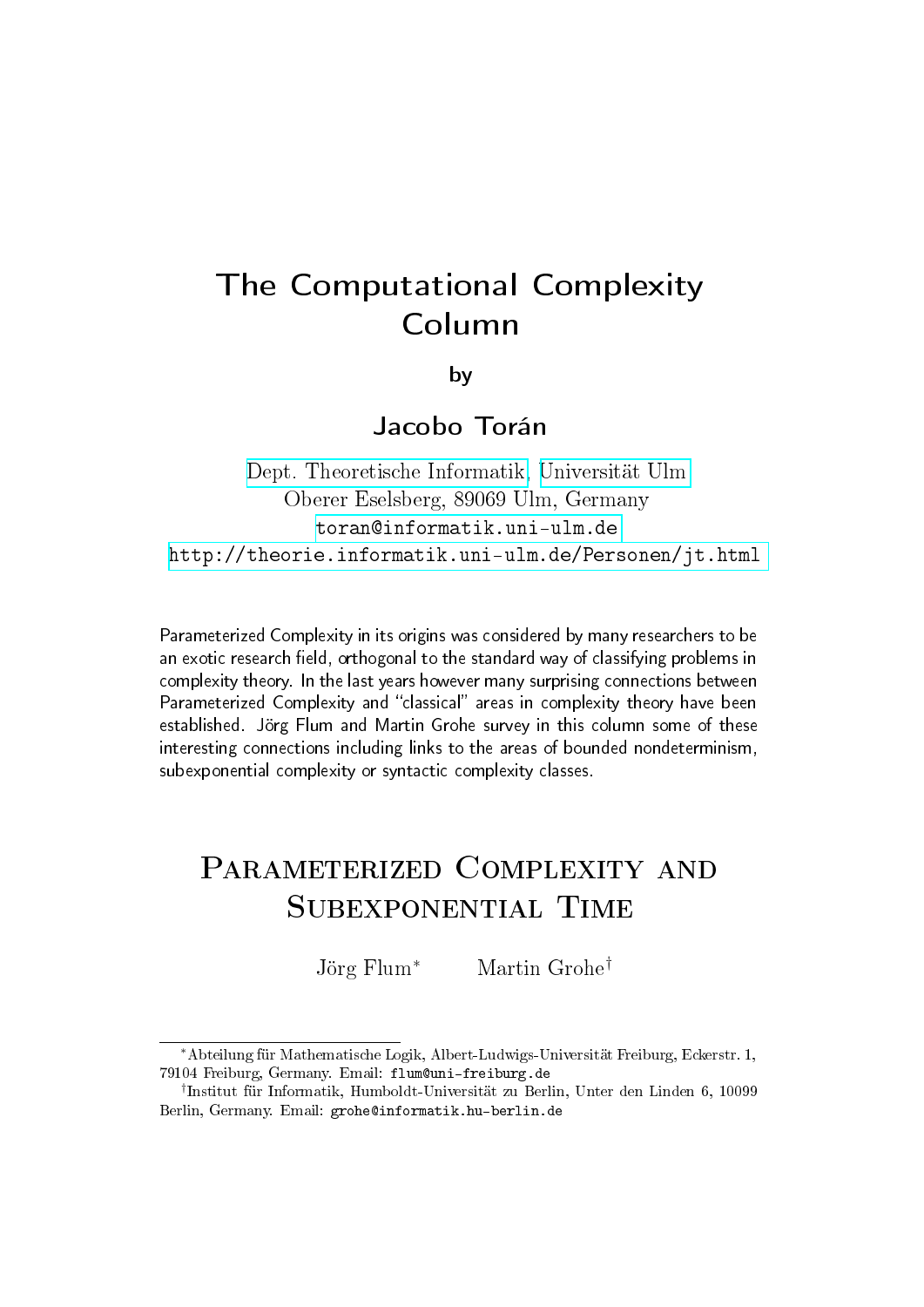# 1. Introduction

Over the last 15 years, the theory of fixed-parameter tractability  $[13]$  $[13]$  has developed into a well-established branch of algorithm design and complexity theory. In this theory, the running time of algorithms is analyzed not only in terms of the input size, but also in terms of an additional parameter of problem instances. An algorithm is called  $fixed-parameter\ tractable$  (fpt) if its running time is possibly super-polynomial in terms of the parameter of the instance, but polynomial in the size. More precisely, an algorithm is fpt if its running time is

$$
f(k) \cdot n^{O(1)} \tag{1.1}
$$

<span id="page-1-0"></span>for some computable function  $f$ , where  $n$  denotes the size of the input and  $k$  the parameter. The idea is to choose the parameterization in such a way that the parameter is small for problem instances appearing in a concrete application at hand. Since  $f(k)$  is expected to be moderate for small k, fixedparameter tractability is a reasonable approximation of practical tractability for such problem instances.

Fixed-parameter tractability is thus a specific approach to the design of exact algorithms for hard algorithmic problems , an area which has received much attention in recent years (see, for example, [[17,](#page-29-1) [27\]](#page-30-0)). Well known examples of non-trivial exact algorithms are the ever improving algorithms for the 3-satisfiability problem  $[24, 25, 8, 20]$  $[24, 25, 8, 20]$  $[24, 25, 8, 20]$  $[24, 25, 8, 20]$  $[24, 25, 8, 20]$  $[24, 25, 8, 20]$  $[24, 25, 8, 20]$  $[24, 25, 8, 20]$ , the currently best being due to Iwama and Tamaki [[20\]](#page-29-3) with a running time of roughly  $1.324^n$ , where n is the number of variables of the input formula. In this article, we are mainly interested in lower bounds for exact algorithms. For example, is there an algorithm that solves the 3-satisfiability problem in time  $2^{o(n)}$ ? The assumption that there is no such algorithm is known as the exponential time hypothesis  $(ETH)$ . The exponential time hypothesis and related assumptions have been studied from a complexity theoretic point of view in [[14,](#page-29-4) [19,](#page-29-5) [18,](#page-29-6) [26\]](#page-30-3). Most notably, Impagliazzo, Paturi, and Zane [[19\]](#page-29-5) have started to develop a theory of hardness and completeness for problems with respect to subexponential time solvability. An ultimate goal of such a theory would be to show the equivalence of assumptions such as (ETH) with more established assumptions such as  $P \neq NP$ . Of course it is not clear at all if such an equivalence can be proved without actually proving (ETH). Overall, we believe that it is fair to say that subexponential time complexity is not very well understood.

What singles out fixed-parameter tractability among other paradigms for the design of exact algorithms for hard algorithmic problems is that it is complemented by a very well-developed theory of intractability. It is known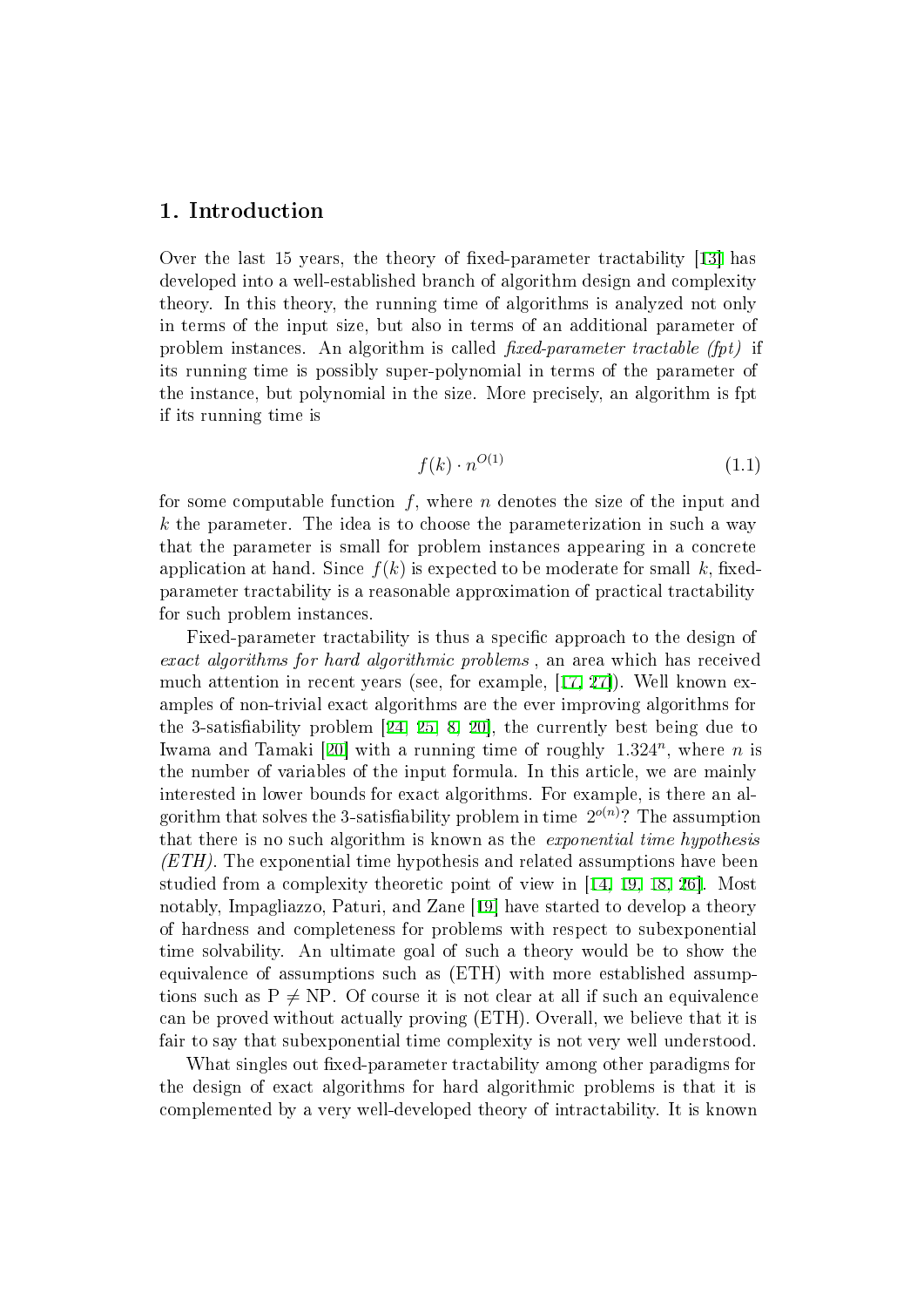for quite a while that this intractability theory has close connections with subexponential time complexity and the exponential time hypothesis [[1\]](#page-28-0). But only recently have these connections moved to the center of interest of researchers in parameterized complexity theory [[3,](#page-28-1) [10,](#page-29-7) [4,](#page-28-2) [5,](#page-28-3) [6\]](#page-28-4). This shift of interest was caused by attempts to prove lower bounds for the parameter dependence (the function f in  $(1.1)$  $(1.1)$ ) of fpt-algorithms [[3\]](#page-28-1) and the investigations of miniaturized problems in this context [[10\]](#page-29-7).

The purpose of this article is to explain these connections between parameterized and subexponential complexity. The intention is not primarily to survey the most recent developments, but to explain the technical ideas in sufficient detail. (For a recent survey on parameterized complexity theory, see, for example, [[9\]](#page-29-8).) The main technical results are reductions between the satisfiability problem and the weighted satisfiability problem, which asks for satisfying assignments setting a specific number  $k$  of the variables to TRUE. We call an assignment setting exactly k variables to TRUE a weight k assignment. The reductions are based on a simple idea known as the  $k\text{-}log\text{-}n$  trick: Specifying a weight k assignment to a set of n variables requires  $k \cdot \log n$ bits. This can be used to reduce weighted satisfiability of a formula with  $n$ variables to unweighted satisfiability of a formula with only  $k \cdot \log n$  variables. A similar reduction can be used in the converse direction. To obtain reasonably tight reductions for specific classes of propositional formulas, some care is required. The construction is carried out in the proof of Theorem [4.4.](#page-13-0)

All results presented in this article are known (essentially, they go back to [[1\]](#page-28-0)), and they are not very deep. Nevertheless, we believe it is worth while to present the results in a uniform and introductory manner to a wider audience. Our presentation may be slightly unfamiliar for the experts in the area, as it is based on a new M-hierarchy of parameterized complexity classes. We show that this hierarchy is entangled with the familiar W-hierarchy. The M-hierarchy is a translation of a natural hierarchy of satisability problems into the world of parameterized complexity, and fixed-parameter tractability of the M-classes directly translates to subexponential complexity of the corresponding satisfiability problems. Let us emphasize that even though we will develop the theory in the setting of parameterized complexity, it directly applies to subexponential complexity. The connection will be made explicit in the last section of the article.

The article is organized as follows: After introducing our notation, we start with a brief introduction into parameterized complexity theory. In Section [4,](#page-10-0) we introduce the M-hierarchy and establish the connections between the M-hierarchy and subexponential time complexity on the one hand, and between the M-hierarchy and the W-hierarchy on the other hand. In Section [5,](#page-17-0) we study the miniaturized problems that originally led to the in-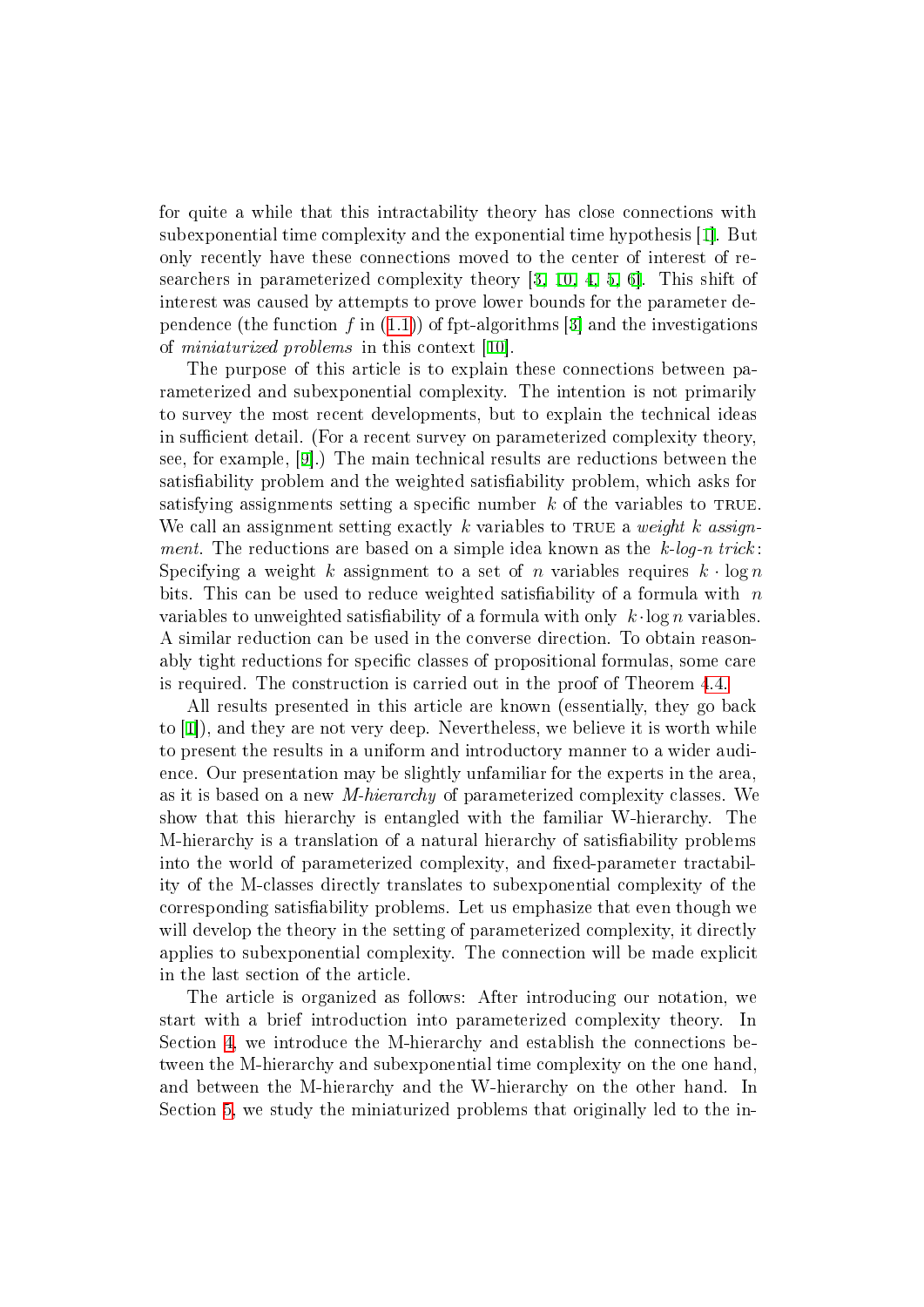troduction of the class  $M[1]$ . We prove a number of completeness results for  $M[1]$ , which are based on a combinatorial lemma known as the *Sparsification* Lemma [\[19\]](#page-29-5). (The proof of the Sparsification Lemma itself is beyond the scope of this article.) We put these results in the wider context of the syn-tactically defined complexity class SNP in Section [6.](#page-22-0) Finally, in Section [7,](#page-25-0) we translate the results back to the world of classical complexity theory and the exponential time hypothesis.

One nice aspect of this area is that it has a number of very interesting open problems. We conclude this article by listing a few of them.

# 2. Notation

The set of natural numbers (that is, positive integers) is denoted by N. For integers n, m, we let  $[n, m] = \{n, n + 1, \ldots, m\}$  and  $[n] = [1, n]$ . Unless mentioned explicitly otherwise, we encode integers in binary.

We use  $\log n$  to denote the binary (base 2) logarithm of  $n \in \mathbb{N}$ .

For computable functions  $f, q : \mathbb{N} \to \mathbb{N}$ , we say that f is *effectively little*oh of g and write  $f \in o^{\text{eff}}(g)$  if there exist  $n_0 \in \mathbb{N}$  and a computable function  $\iota : \mathbb{N} \to \mathbb{N}$  that is non-decreasing and unbounded such that for all  $n \geq n_0$ ,

$$
f(n) \le \frac{g(n)}{\iota(n)}.
$$

We mostly use the letter  $\iota$  to denote computable functions that are nondecreasing and unbounded (but possibly growing very slowly).

Throughout this paper we work with the effective version of "little-oh". In particular, we require subexponential algorithms to have a running time of  $2^{o^{eff}(n)}$  and not just  $2^{o(n)}$ . The reason for this is that it gives us a correspondence between "strongly uniform" fixed-parameter tractability and subexponential complexity. A similar correspondence holds between "little-oh" instead of "effective little-oh" and "uniform fixed-parameter tractability" instead of "strongly uniform fixed-parameter tractability". We prefer to work with strongly uniform fixed-parameter tractability as it has a more robust theory.

#### 2.1 . Propositional Logic

Formulas of propositional logic are built up from propositional variables  $X_1$ ,  $X_2, \ldots$  by taking conjunctions, disjunctions, and negations. The negation of a formula  $\alpha$  is denoted by  $\neg \alpha$ . We distinguish between *small conjunctions*.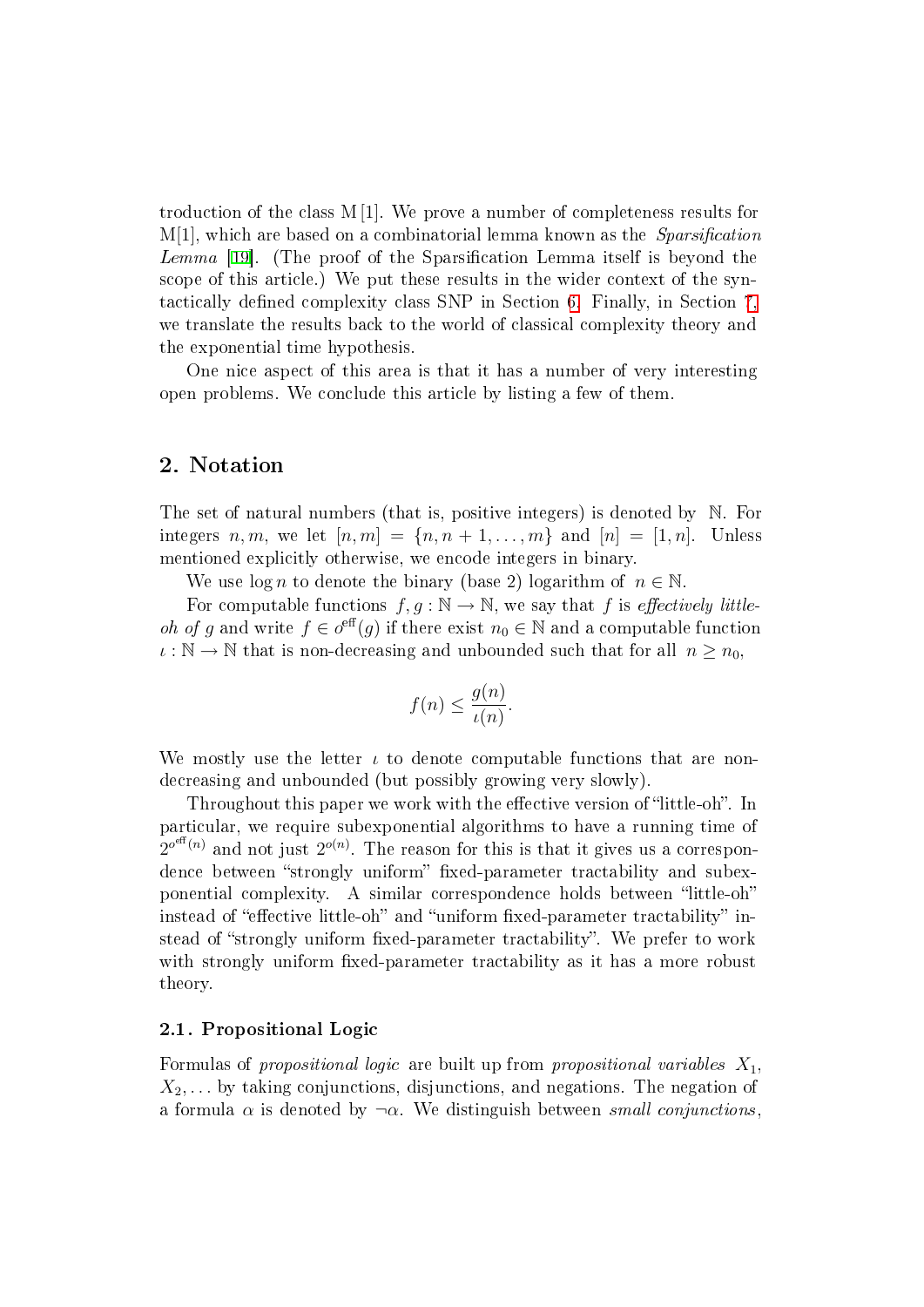denoted by  $\wedge$ , which are just conjunctions of two formulas, and big conjunc*tions*, denoted by  $\Lambda$ , which are conjunctions of arbitrary finite sequences of formulas. Analogously, we distinguish between small disjunctions, denoted by  $\vee$ , and *big disjunctions*, denoted by  $\bigvee$ .

The set of variables of a formula  $\alpha$  is denoted by var $(\alpha)$ . An assignment for a formula  $\alpha$  is a mapping  $V : \text{var}(\alpha) \rightarrow \{\text{TRUE}, \text{FALSE}\},$  and we write  $\mathcal{V} \models \alpha$  to denote that  $\mathcal{V}$  satisfies  $\alpha$ .

We use a similar notation for *Boolean circuits*. In particular, we think of the input nodes of a circuit  $\gamma$  as being labeled with variables, use  $var(\gamma)$ to denote the set of these variables, and for an assignment  $V : var(\gamma) \rightarrow$ {TRUE, FALSE} we write  $\mathcal{V} \models \gamma$  to denote that  $\gamma$  computes TRUE if the input nodes are assigned values according to  $\gamma$ .

The class of all propositional formulas is denoted by PROP, and the class of all Boolean circuits by CIRC. Usually, we do not distinguish between formulas and circuits, that is, we view PROP as a subclass of CIRC.

For  $t \geq 0$ ,  $d \geq 1$  we inductively define the following classes  $\Gamma_{t,d}$  and  $\Delta_{t,d}$ of propositional formulas: [1](#page-4-0)

$$
\Gamma_{0,d} = \{\lambda_1 \wedge \ldots \wedge \lambda_c \mid c \leq d, \lambda_1, \ldots, \lambda_c \text{ literals}\},
$$
  
\n
$$
\Delta_{0,d} = \{\lambda_1 \vee \ldots \vee \lambda_c \mid c \leq d, \lambda_1, \ldots, \lambda_c \text{ literals}\},
$$
  
\n
$$
\Gamma_{t+1,d} = \{\bigwedge_{i \in I} \delta_i \mid I \text{ finite index set and } \delta_i \in \Delta_{t,d} \text{ for all } i \in I\},
$$
  
\n
$$
\Delta_{t+1,d} = \{\bigvee_{i \in I} \gamma_i \mid I \text{ finite index set and } \gamma_i \in \Gamma_{t,d} \text{ for all } i \in I\}.
$$

 $\Gamma_{2,1}$  is the class of all formulas in *conjunctive normal form*, which we often denote by CNF. For  $d \geq 1$ ,  $\Gamma_{1,d}$  is the class of all formulas in d-conjunctive normal form, which we denote by d-CNF.

The size  $|\gamma|$  of a circuit  $\gamma$  is the number of nodes plus the number of edges; thus for formulas the size is  $O(n$ umber of nodes). We usually use the letter  $m$  to denote the size of a formula or circuit and the letter  $n$  to denote the number of variables.

<span id="page-4-0"></span><sup>&</sup>lt;sup>1</sup>We prefer to use  $\Gamma$  and  $\Delta$  instead of the more common  $\Pi$  and  $\Sigma$  to denote classes of propositional formulas (Γ for conjunctions,  $\Delta$  for disjunctions). The reason is that we want to reserve  $\Pi$  and  $\Sigma$  for classes of formulas of predicate logic. Often in parameterized complexity, it is necessary to jump back and forth between propositional and predicate logic, and it is helpful to keep them strictly separated on the notational level.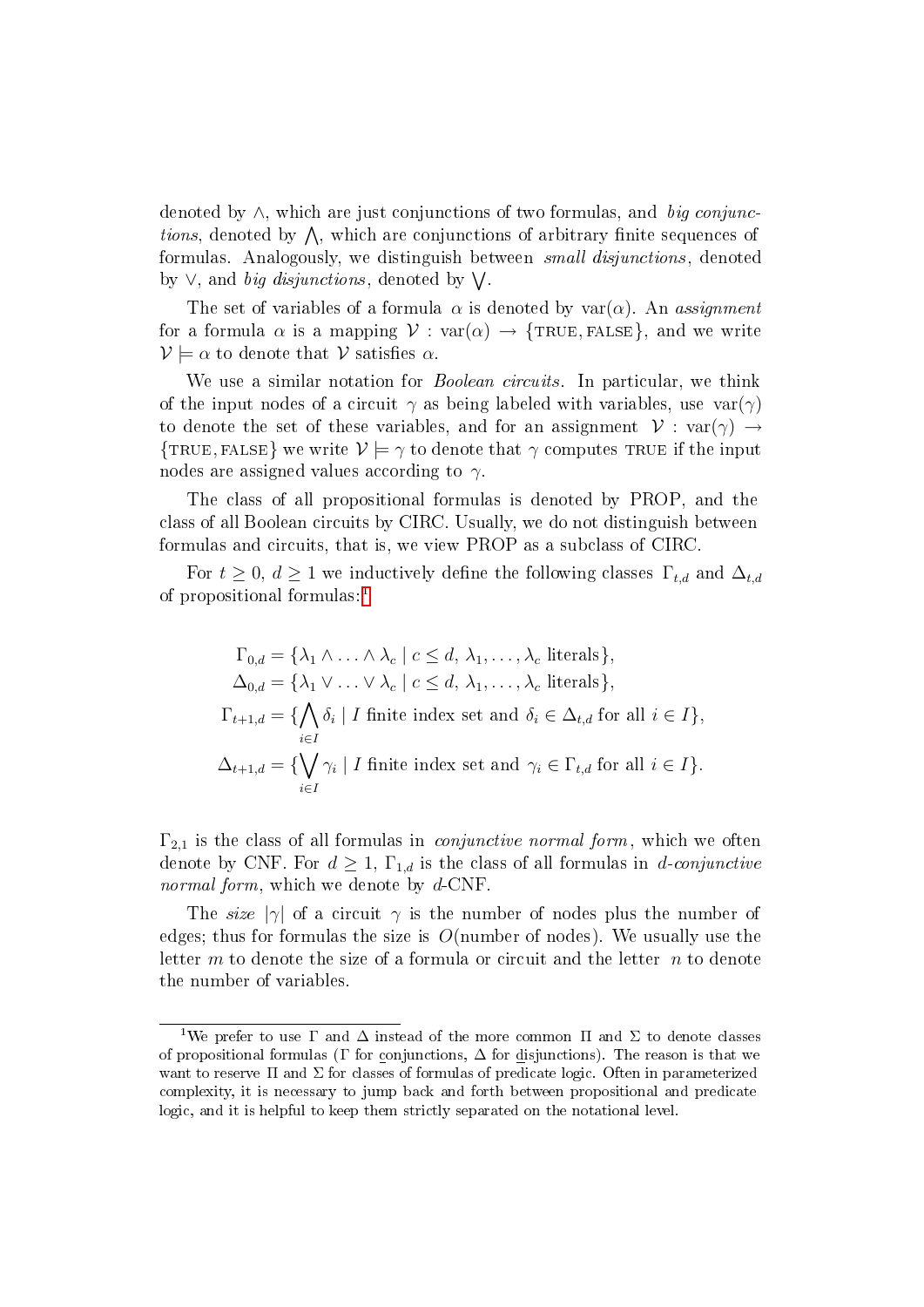# 3. Fundamentals of Parameterized Complexity Theory

#### 3.1 . Parameterized Problems and Fixed-Parameter Tractability

As it is common in complexity theory, we describe decision problems as languages over finite alphabets  $\Sigma$ . To distinguish them from parameterized problems, we refer to problems  $Q \subseteq \Sigma^*$  as *classical problems*.

A parameterization of  $\Sigma^*$  is a mapping  $\kappa : \Sigma^* \to \mathbb{N}$  that is polynomial time computable. A parameterized problem (over  $\Sigma$ ) is a pair  $(Q, \kappa)$  consisting of a set  $Q \subseteq \Sigma^*$  and a parameterization  $\kappa$  of  $\Sigma^*$ . If  $(Q, \kappa)$  is a parameterized problem over the alphabet  $\Sigma$ , then we call strings  $x \in \Sigma^*$  instances of Q or of  $(Q, \kappa)$  and the numbers  $\kappa(x)$  the corresponding parameters. Slightly abusing notation, we call a parameterized problem  $(Q, \kappa)$  a *parameterization* of the classical problem Q.

Usually, when representing a parameterized problem we do not mention the underlying alphabet explicitly and use a notation as illustrated by the following examples.

<span id="page-5-0"></span>**Example 3.1.** Recall that a vertex cover in a graph  $G = (V, E)$  is a subset  $S \subseteq V$  such that for each edge  $\{u, v\} \in E$ , either  $u \in S$  or  $v \in S$ . The parameterized vertex cover problem is defined as follows:

| $p$ -VERTEX-COVER    |                                                                      |  |
|----------------------|----------------------------------------------------------------------|--|
|                      | <i>Instance:</i> A graph G and a natural number $k \in \mathbb{N}$ . |  |
| <i>Parameter:</i> k. |                                                                      |  |
|                      | <i>Problem:</i> Decide if G has a vertex cover of size $k$ .         |  |

**Example 3.2.** The parameterized satisfiability problem for Boolean circuits is defined as follows:

| $p\text{-SAT}(\text{CIRC})$                |                                                    |
|--------------------------------------------|----------------------------------------------------|
|                                            | <i>Instance:</i> A Boolean circuit $\gamma$ .      |
| <i>Parameter:</i> $ \text{var}(\gamma) $ . |                                                    |
|                                            | <i>Problem:</i> Decide if $\gamma$ is satisfiable. |
|                                            |                                                    |

More generally, for a class  $\Gamma$  of circuits or formulas, we let  $p$ -SAT(Γ) denote the restriction of  $p$ -SAT(CIRC) to instances  $\gamma \in \Gamma$ .

 $p$ -SAT(Γ) is a parameterization of the classical problem SAT(Γ). There are other interesting parameterizations of  $SAT(\Gamma)$ , and we will see some later.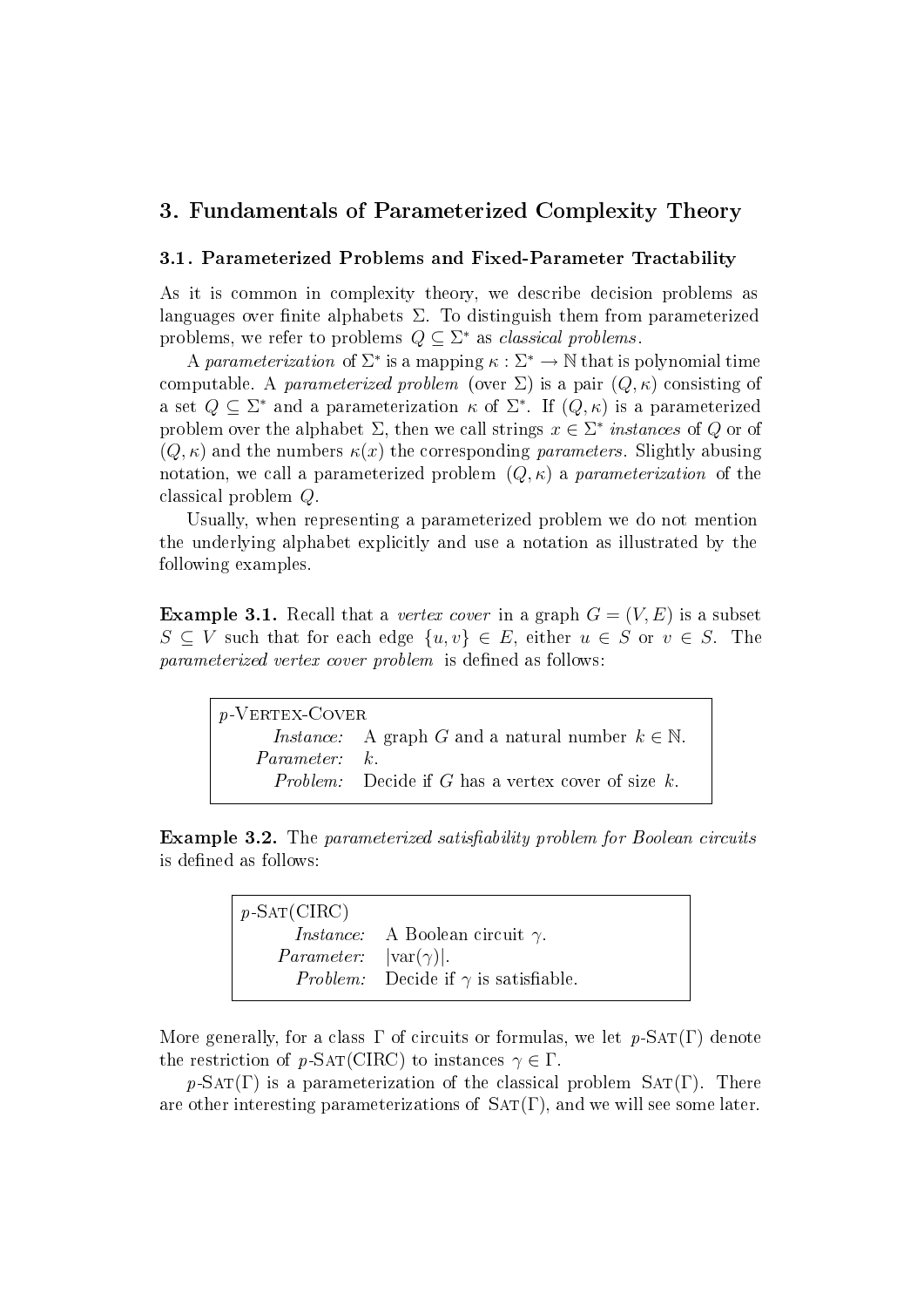**Example 3.3.** The weight of an assignment  $V$  is the number of variables set to TRUE by V. A circuit  $\gamma$  is k-satisfiable, for some  $k \in \mathbb{N}$ , if there is a satisfying assignment V of weight k for  $\gamma$ . The weighted satisfiability problem WSAT(Γ) for a class Γ of circuits asks whether a given circuit  $\gamma \in \Gamma$  is  $k$ -satisfiable for a given  $k$ . We consider the following parameterization:

> $p$ -WSAT(Γ) *Instance:*  $\gamma \in \Gamma$  and  $k \in \mathbb{N}$ . Parameter: *Problem:* Decide if  $\gamma$  is *k*-satisfiable.

**Definition 3.4.** Let  $\Sigma$  be a finite alphabet and  $\kappa : \Sigma^* \to \mathbb{N}$  a parameterization.

(1) An algorithm A with input alphabet  $\Sigma$  is an fpt-algorithm with respect to  $\kappa$  if there is a computable function  $f : \mathbb{N} \to \mathbb{N}$  such that the running time of  $A$  on input x is

$$
f(\kappa(x)) \cdot |x|^{O(1)}.
$$

(2) A parameterized problem  $(Q, \kappa)$  is fixed-parameter tractable if there is an fpt-algorithm with respect to  $\kappa$  that decides  $Q$ . FPT denotes the class of all fixed-parameter tractable problems.<sup>[2](#page-6-0)</sup>

#### Example 3.5.  $p$ -SAT(CIRC) is fixed-parameter tractable.

Indeed, the obvious brute-force search algorithm decides if a circuit  $\gamma$  of size m with n variables is satisfiable in time  $O(2^n \cdot m)$ .

We leave it to the reader to show that  $p$ -VERTEX-COVER is also fixedparameter tractable. On the other hand,  $p$ -WSAT(2-CNF) does not seem to be fixed-parameter tractable. We shall now introduce the theory to give evidence for this and other intractability results.

#### 3.2 . Reductions

**Definition 3.6.** Let  $(Q, \kappa)$  and  $(Q', \kappa')$  be parameterized problems over the alphabets  $\Sigma$  and  $\Sigma'$ , respectively. An *fpt-reduction* (more precisely, *fpt many*one reduction) from  $(Q, \kappa)$  to  $(Q', \kappa')$  is a mapping  $R : \Sigma^* \to (\Sigma')^*$  such that:

<sup>(1)</sup> For all  $x \in \Sigma^*$  we have  $x \in Q \iff R(x) \in Q'$ .

<span id="page-6-0"></span><sup>&</sup>lt;sup>2</sup>The notion of fixed-parameter tractability we introduce here is known as "strongly uniform fixed-parameter tractability." The alternative notion "uniform fixed-parameter tractability" does not require the function  $f$  to be computable.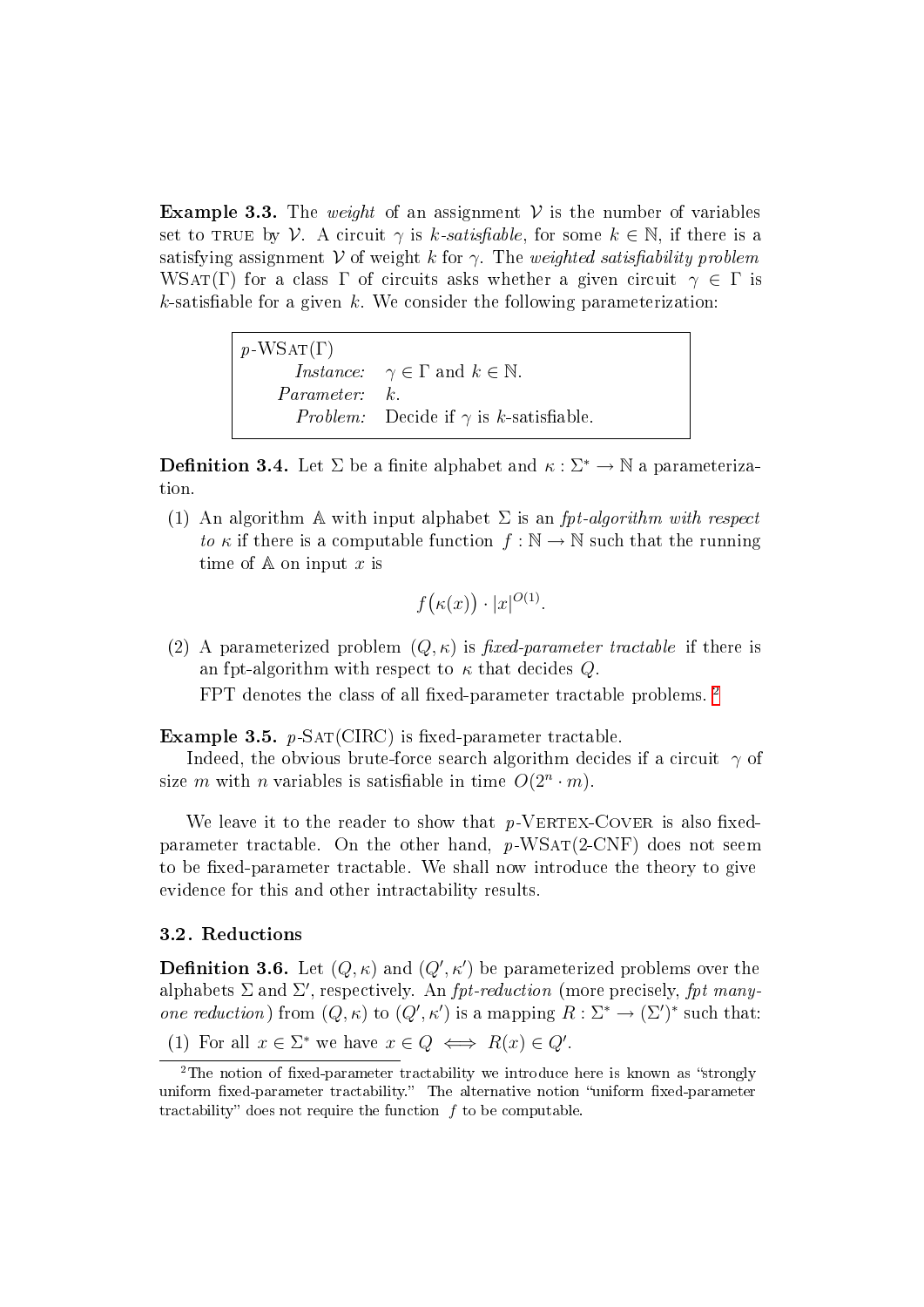- (2) R is computable by an fpt-algorithm with respect to  $\kappa$ .
- (3) There is a computable function  $g : \mathbb{N} \to \mathbb{N}$  such that  $\kappa'(R(x)) \leq g(\kappa(x))$ for all  $x \in \Sigma^*$ .

We write  $(Q, \kappa) \leq^{\text{fpt}} (Q', \kappa')$  if there is an fpt-reduction from  $(Q, \kappa)$  to  $(Q', \kappa')$ , and we write  $(Q, \kappa) \equiv^{\text{fpt}} (Q', \kappa')$  if  $(Q, \kappa) \leq^{\text{fpt}} (Q', \kappa')$  and  $(Q', \kappa') \leq^{\text{fpt}}$  $(Q, \kappa)$ . We let  $[(Q, \kappa)]^{\text{fpt}}$  be the class of parameterized problems fpt-reducible to  $(Q, \kappa)$ , that is,

$$
[(Q,\kappa)]^{\text{fpt}} = \{ (Q',\kappa') \mid (Q',\kappa') \leq^{\text{fpt}} (Q,\kappa) \}.
$$

For every class C of parameterized problems, we define C-hardness and Ccompleteness of a parameterized problem  $(Q, \kappa)$  in the usual way.

Example 3.7. Recall that an independent set in a graph is a set of pairwise non-adjacent vertices and consider the *parameterized independent set* problem:

| $p$ -INDEPENDENT-SET |                                                                    |
|----------------------|--------------------------------------------------------------------|
|                      | <i>Instance:</i> A graph G and $k \in \mathbb{N}$ .                |
| <i>Parameter:</i> k. |                                                                    |
|                      | <i>Problem:</i> Decide if $G$ has an independent set of size $k$ . |

Then p-INDEPENDENT-SET  $\leq^{fpt} p$ -WSAT(2-CNF), where 2-CNF denotes the class of all propositional formulas in 2-conjunctive normal form.

To see this, let  $G = (V, E)$  be a graph. For every vertex  $v \in V$  we introduce a propositional variable  $X_v$  whose intended meaning is "v belongs to the independent set". We let

$$
\gamma = \bigwedge_{\{v,w\} \in E} (\neg X_v \lor \neg X_w).
$$

Then  $\alpha$  is k-satisfiable if and only if G has an independent set of size k. (There is one detail here that requires attention: If  $v$  is an isolated vertex of G, then the variable  $X_v$  does not occur in  $\gamma$ . Thus the claimed equivalence is true for graphs without isolated vertices. We leave it to the reader to reduce the problem for arbitrary graphs to graphs without isolated vertices.)

The converse also holds, that is,

$$
p
$$
-WSAT(2-CNF)  $\leq^{fpt} p$ -INDEPENDENT-SET,

but is much harder to prove [[12\]](#page-29-9). By reversing the argument above, it is easy to show that  $p$ -WSAT(2-CNF<sup>-</sup>)  $\leq^{fpt} p$ -INDEPENDENT-SET, where 2-CNF<sup>-</sup> denotes the class of all 2-CNF-formulas in which only negative literals occur.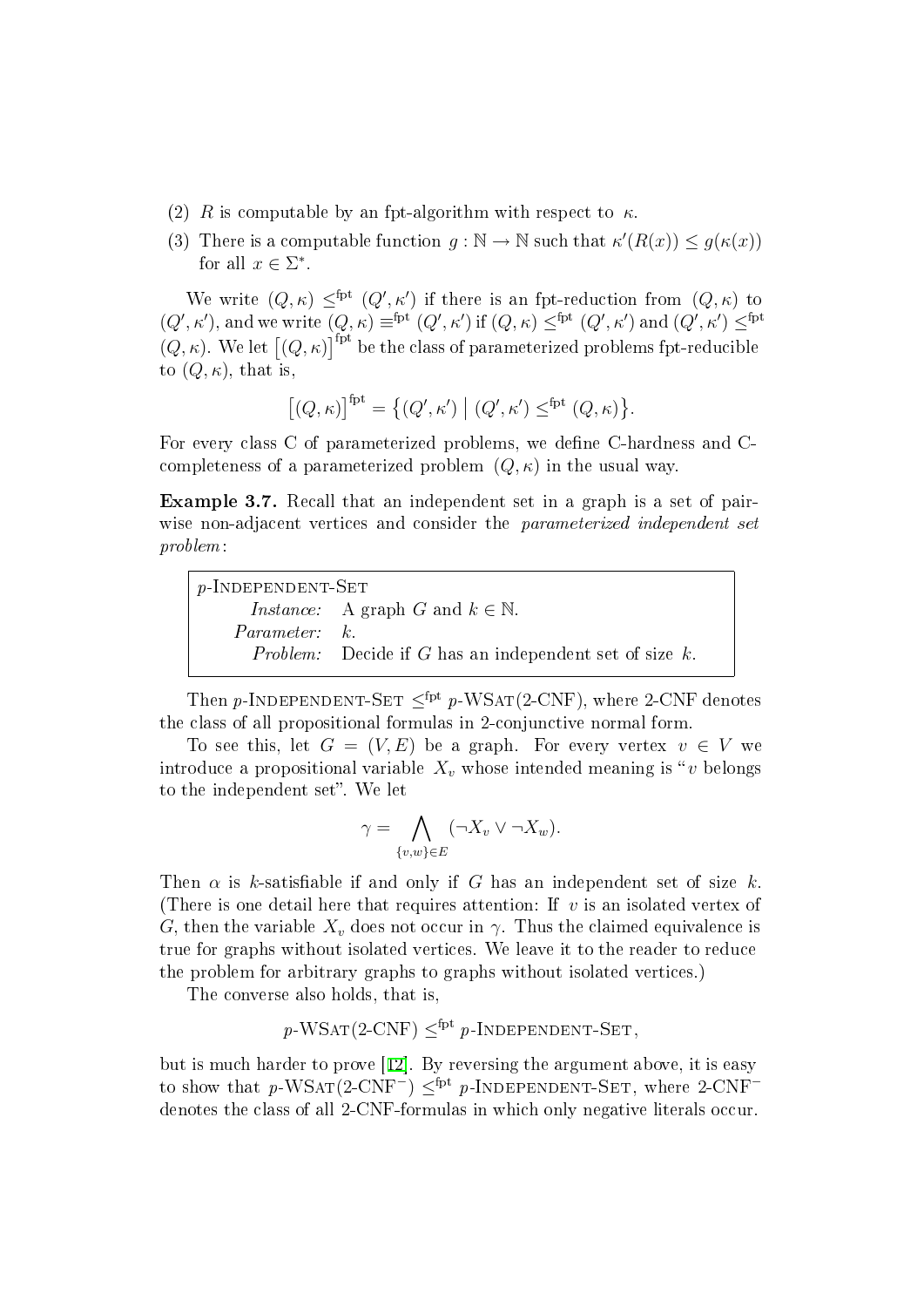We also need a notion of parameterized Turing reductions:

**Definition 3.8.** Let  $(Q, \kappa)$  and  $(Q', \kappa')$  be parameterized problems over the alphabets  $\Sigma$  and  $\Sigma'$ , respectively. An fpt Turing reduction from  $(Q, \kappa)$  to  $(Q', \kappa')$  is an algorithm A with an oracle to  $Q'$  such that:

- (1) A decides  $(Q, \kappa)$ .
- (2) A is an fpt-algorithm with respect to  $\kappa$ .
- (3) There is a computable function  $q : \mathbb{N} \to \mathbb{N}$  such that for all oracle queries " $y \in Q'$ ?" posed by A on input x we have  $\kappa'(y) \le g(\kappa(x))$ .

We write  $(Q, \kappa) \leq^{\text{fpt-T}} (Q', \kappa')$  if there is an fptTuring reduction from  $(Q, \kappa)$ to  $(Q',\kappa')$ , and we write  $(Q,\kappa) \equiv^{\text{fpt-T}} (Q',\kappa')$  if  $(Q,\kappa) \leq^{\text{fpt-T}} (Q',\kappa')$  and  $(Q', \kappa') \leq^{\text{fpt-T}} (Q, \kappa).$ 

#### 3.3 . The W-Hierarchy

Recall the definitions of the classes  $\Gamma_{t,d}$  of propositional formulas.

**Definition 3.9.** (1) For  $t \geq 1$ , W[t] is the class of all parameterized problems fpt-reducible to a problem  $p$ -WSAT(Γ<sub>t,d</sub>) for some  $d \geq 1$ , that is,

$$
W[t] = \bigcup_{d \ge 1} [p\text{-WSAT}(\Gamma_{t,d})]^{fpt}.
$$

(2) W[SAT] is the class of all parameterized problems fpt-reducible to  $p$ -WSAT(PROP), that is,

$$
W[SAT] = [p-WSAT(PROP)]fpt.
$$

(3) W[P] is the class of all parameterized problems fpt-reducible to  $p$ -WSAT(CIRC), that is,

$$
W[P] = [p-WSAT(CIRC)]^{fpt}.
$$

Observe that

$$
FPT \subseteq W[1] \subseteq W[2] \subseteq \cdots \subseteq W[SAT] \subseteq W[P].
$$

<span id="page-8-0"></span>One of the fundamental structural results of parameterized complexity theory is the following normalization theorem for the W-hierarchy. For  $t, d \geq 1$  we let  $\Gamma^+_{t,d}$  be the class of  $\Gamma_{t,d}$ -formulas in which all literals are positive (that is, no negation symbols occur) and  $\Gamma_{t,d}^-$  be the class of  $\Gamma_{t,d}$ -formulas in which all literals are negative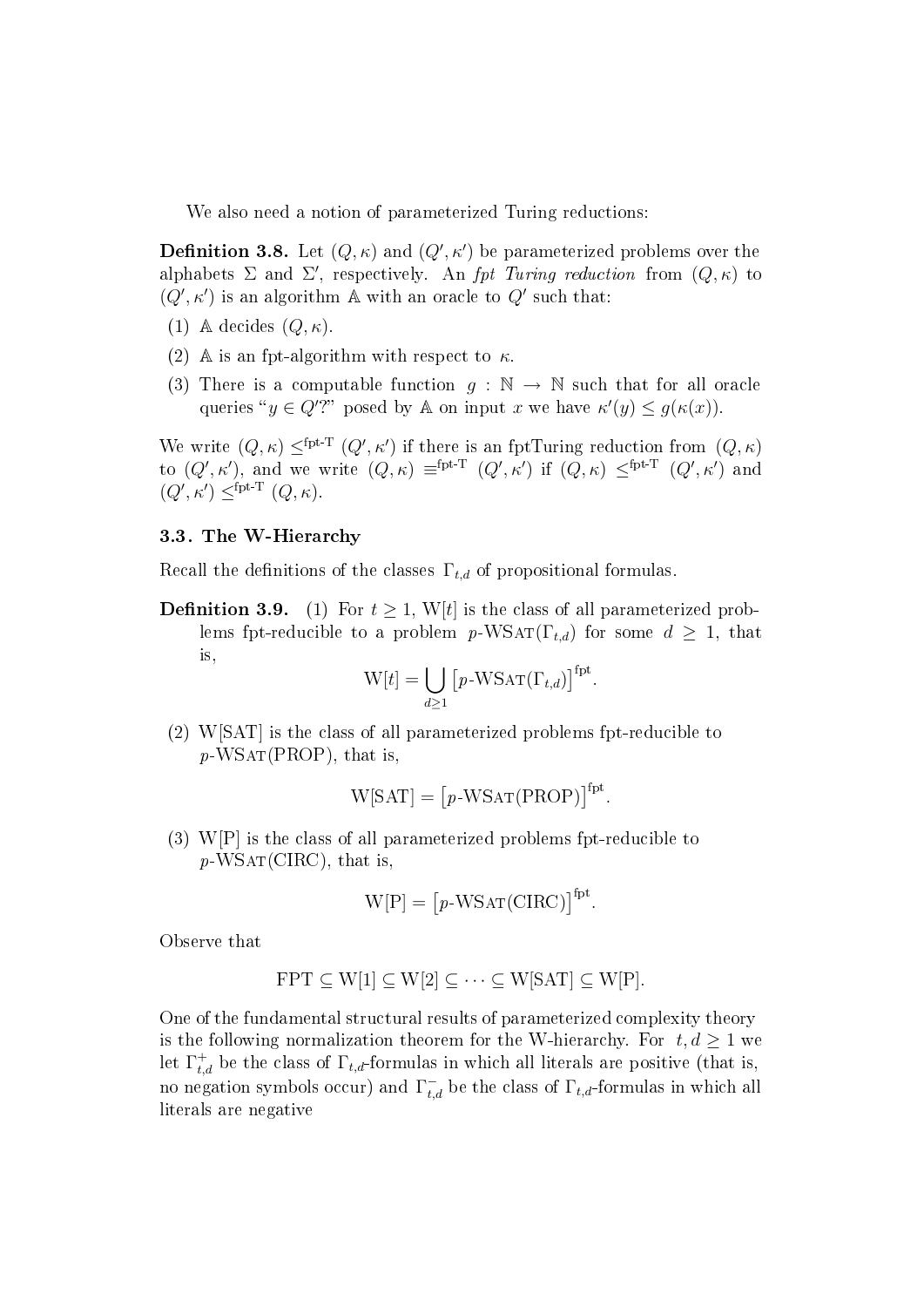Theorem 3.10 (Downey and Fellows [[12,](#page-29-9) [11\]](#page-29-10)).

- (1)  $W[1] = [WSAT(\Gamma_{1,2}^{-})]^{fpt}$ .
- (2) For even  $t \geq 2$ ,  $W[t] = [WSAT(\Gamma_{t,1}^+)]^{\text{fpt}}$ .
- (3) For odd  $t \geq 3$ ,  $W[t] = [WSAT(\Gamma_{t,1})]^{fpt}$ .

Many natural parameterized problems are complete for the first two levels of the W-hierarchy. For example,  $p$ -INDEPENDENT-SET is complete for W[1] [\[11\]](#page-29-10), and the parameterized dominating set problem is complete for W [2] [\[12\]](#page-29-9).

#### 3.4 . W[P] and Limited Nondeterminism

We close this introductory section by presenting two results that establish a very clean connection between the class W[P] and limited nondetermin-ism [[22](#page-30-4), [16\]](#page-29-11). The first is a machine characterization of W  $[P]$ :

<span id="page-9-0"></span>**Theorem 3.11 ([[2,](#page-28-5) [7\]](#page-28-6)).** A parameterized problem  $(Q, \kappa)$  over the alphabet  $\Sigma$  is in W[P] if and only if there are computable functions  $f, h : \mathbb{N} \to \mathbb{N}$ , a polynomial  $p(X)$ , and a nondeterministic Turing machine M deciding Q such that for every input x on every run the machine  $M$ :

- (1) performs at most  $f(k) \cdot p(n)$  steps;
- (2) performs at most  $h(k) \cdot \log n$  nondeterministic steps.

Here  $n = |x|$  and  $k = \kappa(x)$ .

Let  $f : \mathbb{N} \to \mathbb{N}$ . A problem  $Q \subseteq \Sigma^*$  is in  $NP[f]$  if there is a polynomial  $p$  and a nondeterministic Turing machine M deciding  $Q$  such that for every input  $x$  on every run the machine M

- (1) performs at most  $p(|x|)$  steps;
- (2) performs at most  $f(|x|)$  nondeterministic steps.

There is an obvious similarity between the characterization of W [P] given in Theorem [3.11](#page-9-0) and the (classical) classes NP  $[f]$ . The next theorem establishes a formal connection:

<span id="page-9-1"></span>**Theorem 3.12 ([[2\]](#page-28-5)).** The following statements are equivalent:

- $(1)$  FPT = W[P].
- (2) There is a computable function  $\iota : \mathbb{N} \to \mathbb{N}$  that is non-decreasing and unbounded such that  $\text{PTIME} = \text{NP}[\iota(n) \cdot \log n].$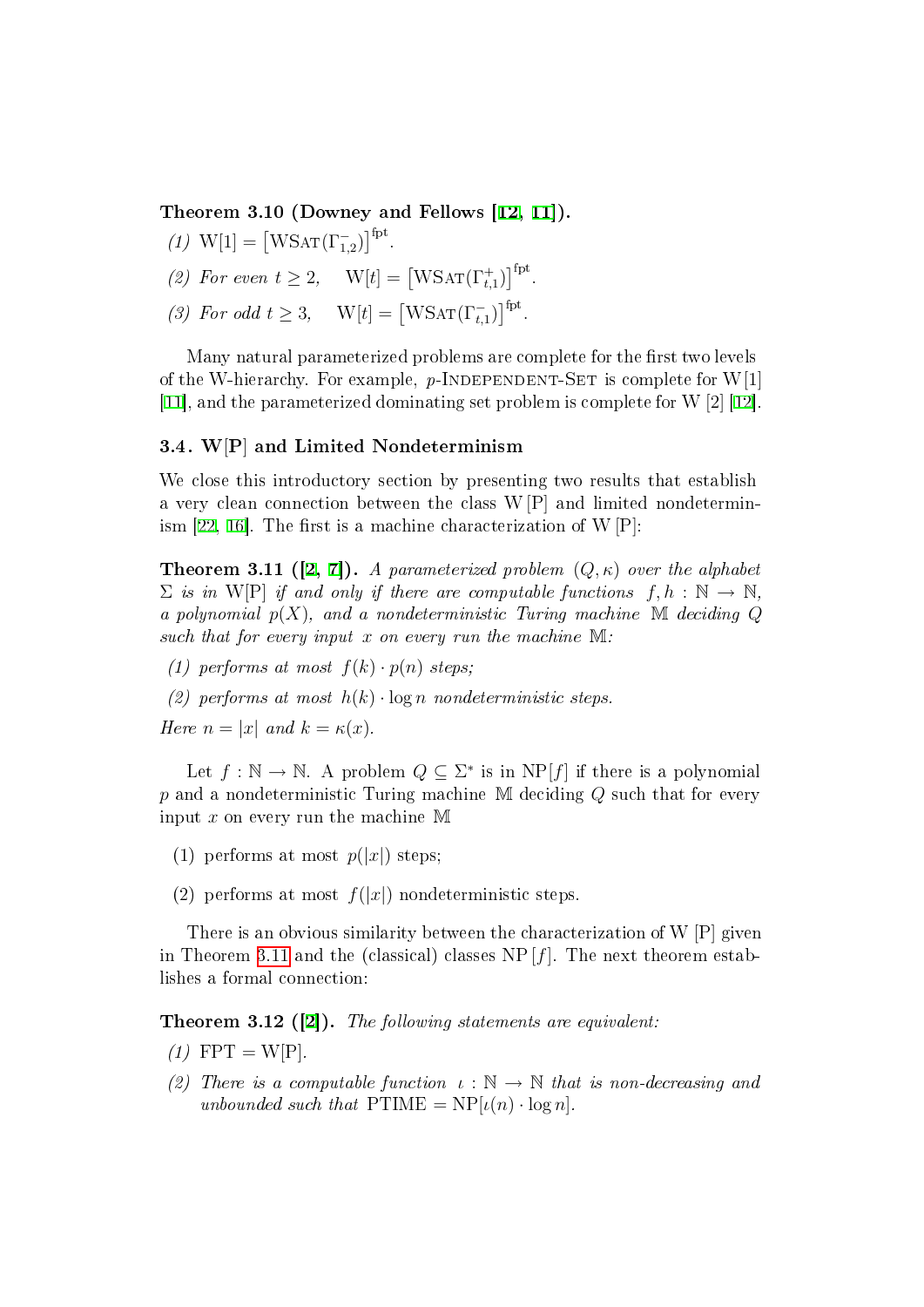The techniques used to prove this result are similar to those introduced in the next section. Indeed, the direction  $(1) \implies (2)$  is an easy consequence of Theorem [4.4.](#page-13-0)

The connection between parameterized complexity and limited nondeterminism can be broadened if one considers bounded parameterized complexity theory, where some bound is put on the growth of the dependence of the running time of an fpt-algorithm on the parameter (see [[15\]](#page-29-12)).

## <span id="page-10-0"></span>4. The M-Hierarchy

#### 4.1. A New Parameterization of the Satisfiability Problem

In the following, we will consider different parameterizations of the satisfiability problem SAT(CIRC). We denote the input circuit by  $\gamma$ , its size by m. and its number of variables by  $n$ . Without loss of generality we can always assume that  $m\leq 2^{n},$  because if  $m>2^{n}$  we can easily decide if  $\gamma$  is satisfiable in time  $m^{O(1)}$ . However, in general m can still be much larger than n.

If we parameterize  $SAT(CIRC)$  by n then we obtain the fixed-parameter tractable problem  $p\text{-SAT}(\text{CIRC})$ . Let us now see what happens if we decrease the parameter. Specifically, let us consider the parameterizations  $(SAT(CIRC), \kappa_h),$  where

$$
\kappa_h(\gamma) = \left\lceil \frac{n}{h(m)} \right\rceil
$$

for computable functions  $h : \mathbb{N} \to \mathbb{N}$ . For constant  $h \equiv 1, \kappa_h$  is just our old parameterization  $p\text{-SAT}(\text{CIRC}) \in \text{FPT}$ . At the other end of the scale, for  $h(m) \geq m \geq n$  we have  $\kappa_h(\gamma) = 1$ , and essentially  $(SAT(CIRC), \kappa_h)$  is just the NP-complete unparameterized problem  $SAT(CIRC)$ . But what happens if we consider functions between these two extremes?

If  $h(m) \in o^{\text{eff}}(\log m)$ , then  $(\text{SAT}(\text{CIRC}), \kappa_h)$  is still fixed-parameter tractable. (To see this, use that  $SAT(CIRC)$  is trivially solvable in time  $m^{O(1)}$  for instances with  $m \geq 2^n$ .) If  $h(m) \in \omega^{\text{eff}}(\log m)$  then for large circuits of size close to  $2^n$ , but still  $2^{o^{eff}(n)}$ , the parameter is 1 and fixed-parameter tractability coincides with polynomial time computability. The most interesting range from the perspective of parameterized complexity is

$$
h(m) \in \Theta(\log m).
$$

These considerations motivate us to introduce the following parameterization of the satisfiability problem for every class  $\Gamma$  of circuits.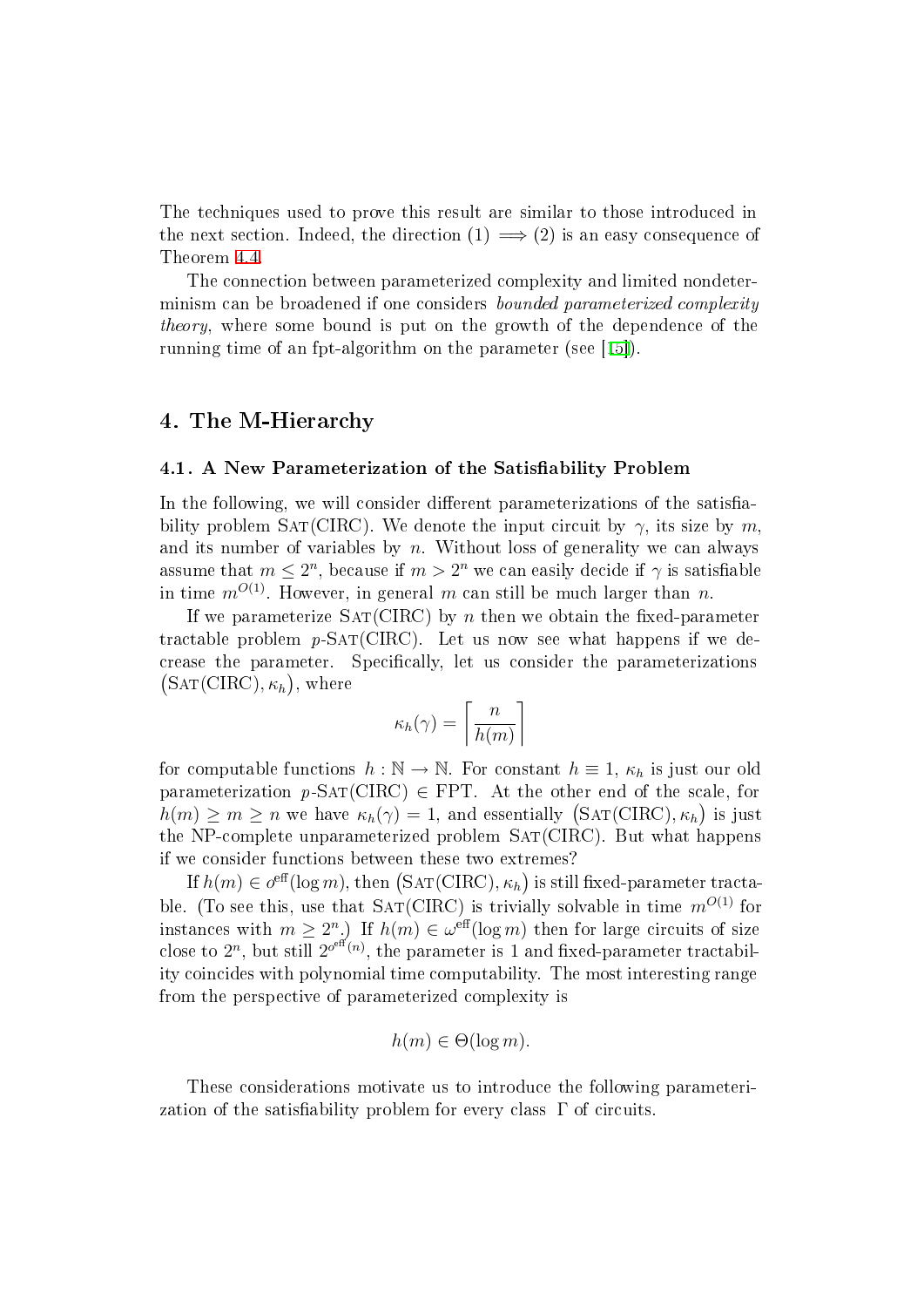$$
p\text{-}log\text{-SAT}(\Gamma)
$$
\n
$$
Instance: \gamma \in \Gamma \text{ of size } m \text{ with } n \text{ variables.}
$$
\n
$$
Parameter: \left[\frac{n}{\log m}\right].
$$
\n
$$
Problem: Decide if \gamma \text{ is satisfiable.}
$$

Obviously,  $p\text{-}log\text{-}SAT(\Gamma)$  is solvable in time

$$
2^n \cdot m^{O(1)} \le 2^{k \cdot \log m} \cdot m^{O(1)} = m^{k + O(1)},
$$

where  $k = \left\lceil \frac{n}{\log n} \right\rceil$  $\left\lfloor \frac{n}{\log m} \right\rfloor$  is the parameter. Intuitively it seems unlikely that the problem is fixed-parameter tractable.

To phrase our first result in its most general form, we introduce a simple closure property of classes of circuits: We call a class  $\Gamma$  paddable if for every  $\gamma \in \Gamma$  and for every  $m' \ge |\gamma|$  there is a circuit  $\gamma' \in \Gamma$  such that  $var(\gamma') =$ var( $\gamma$ ), the circuits  $\gamma$  and  $\gamma'$  are equivalent, and  $m' \leq |\gamma'| \leq O(m')$ . We call  $\Gamma$ efficiently paddable if, in addition, there is an algorithm that computes  $\gamma$  for given  $\gamma$  and  $m' \ge |\gamma|$  in time  $(m')^{O(1)}$ . Most natural classes of formulas and circuits are efficiently paddable, in particular all classes  $\Gamma_{t,d}$  and the classes PROP and CIRC. For example, for the  $\Gamma_{1,2}$ -formula

$$
\gamma = \bigwedge_{i=1}^m (\lambda_{i1} \vee \lambda_{i2}),
$$

we can let  $\lambda_{ij} = \lambda_{mj}$  for  $m < i \leq m'$  and  $j = 1, 2$ , and

$$
\gamma' = \bigwedge_{i=1}^{m'} (\lambda_{i1} \vee \lambda_{i2}).
$$

<span id="page-11-0"></span>**Proposition 4.1 ([[3,](#page-28-1) [10\]](#page-29-7)).** Let  $\Gamma$  be an efficiently paddable class of circuits. Then

$$
p\text{-}log\text{-SAT}(\Gamma) \in \text{FPT} \iff \text{SAT}(\Gamma) \in \text{DTIME}(2^{o^{eff}(n)} \cdot m^{O(1)}),
$$

where  $n = |\text{var}(\gamma)|$  is the number of variables and  $m = |\gamma|$  the size of the input circuit  $\gamma$ .

*Proof:* Suppose first that  $p\text{-}log-SAT(\Gamma) \in FPT$ . Let  $f : \mathbb{N} \to \mathbb{N}$  be a computable function and A an fpt-algorithm that decides  $p$ -log-SAT(Γ) in time

$$
f(k) \cdot m^{O(1)},
$$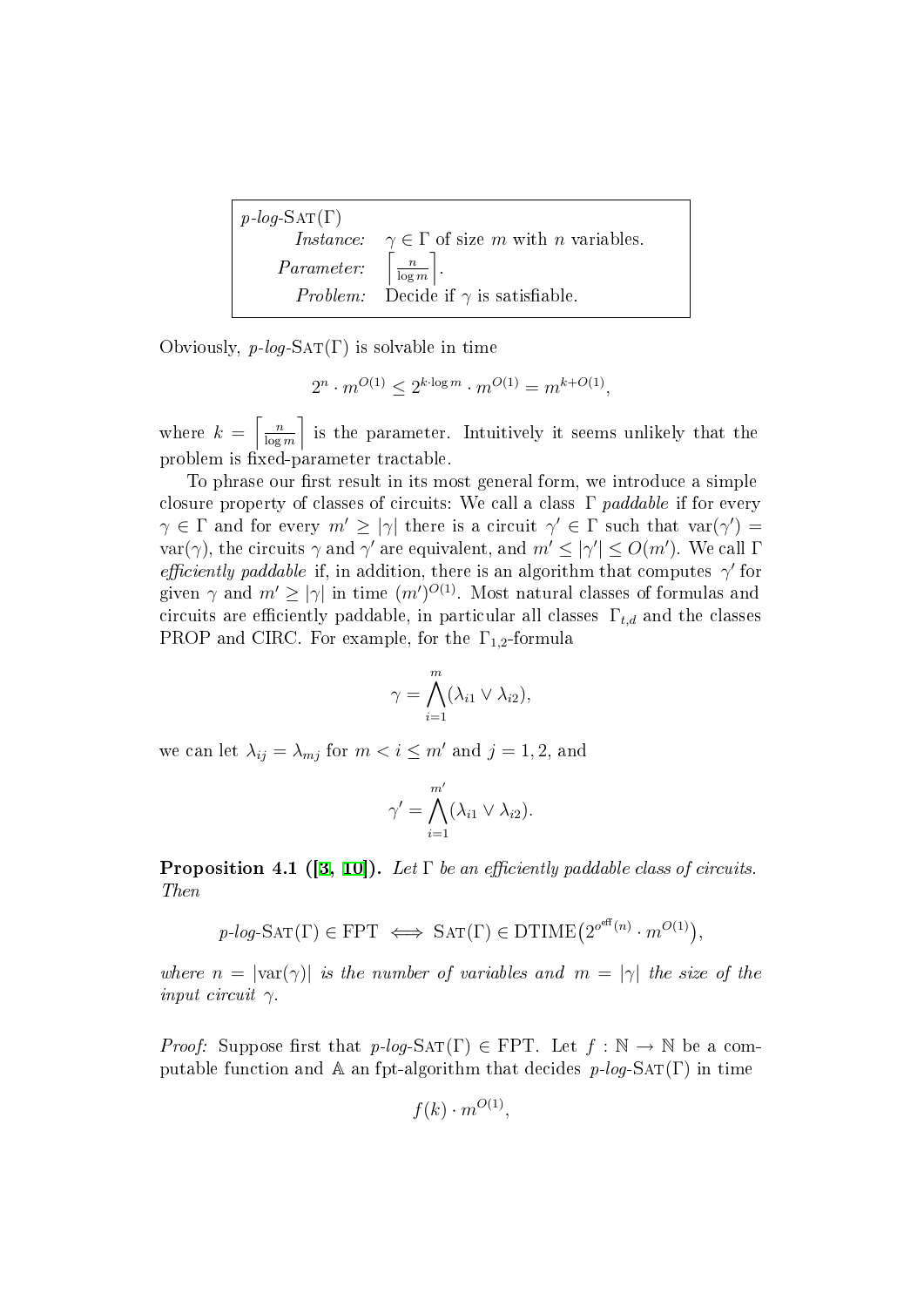where  $k = \lfloor n / \log m \rfloor$  is the parameter. Without loss of generality, we may assume that f is increasing and time constructible, which implies that  $f(i)$  < j can be decided in time  $O(j)$ . Let  $\iota : \mathbb{N} \to \mathbb{N}$  be defined by

$$
\iota(n) = \max\Big(\{1\} \cup \{i \in \mathbb{N} \mid f(i) \le n\}\Big).
$$

Then  $\iota$  is non-decreasing and unbounded,  $f(\iota(n)) \leq n$  for all but finitely many n, and  $\iota(n)$  can be computed in time  $O(n^2)$ .

We shall prove that  $SAT(\Gamma) \in DTIME(2^{O(n/\iota(n))} \cdot m^{O(1)})$ .

Let  $\gamma \in \Gamma$ ,  $m = |\gamma|$  and  $n = |\text{var}(\gamma)|$ . Assume first that  $m \geq 2^{n/\iota(n)}$ . Note that

$$
k = \left\lceil \frac{n}{\log m} \right\rceil \le \iota(n).
$$

Thus  $f(k) \leq f(\iota(n)) \leq n$ , and we can simply decide  $\gamma \in \text{SAT}(\Gamma)$  with the fpt-algorithm A in time

$$
f(k) \cdot m^{O(1)} \le n \cdot m^{O(1)} = m^{O(1)}.
$$

Assume next that  $m < 2^{n/\iota(n)}$ . Let  $m' = 2^{\lceil n/\iota(n) \rceil}$ . Let  $\gamma' \in \Gamma$  such that  $var(\gamma') = var(\gamma)$ , the circuits  $\gamma$  and  $\gamma'$  are equivalent, and  $m' \leq |\gamma'| \leq O(m')$ . Since  $\Gamma$  is efficiently paddable, such a  $\gamma'$  can be computed in time polynomial in m', that is, time  $2^{O(n/\iota(n))}$ . Let  $k' = n/\log|\gamma'|$ . Then  $k' \leq \iota(n)$ . We decide  $\gamma' \in \text{SAT}(\Gamma)$  with the fpt-algorithm A in time

$$
f(k') \cdot (m')^{O(1)} \le n \cdot 2^{O(n/\iota(n))}.
$$

This completes the proof of the forward direction.

For the backward direction, let  $\mathbb B$  be an algorithm solving  $SAT(\Gamma)$  in  $DTIME(2^{O(n/\iota(n))} \cdot m^{O(1)})$  for some computable function  $\iota : \mathbb{N} \to \mathbb{N}$  that is non-decreasing and unbounded. Let  $f$  be a non-decreasing computable function with  $f(\iota(n)) \geq 2^n$  for all  $n \in \mathbb{N}$ . We claim that

$$
p\text{-}log\text{-SAT}(\Gamma) \in \text{DTIME}(f(k) \cdot m^{O(1)}).
$$

Let  $\gamma \in \Gamma$ ,  $m = |\gamma|$ ,  $n = |\text{var}(\gamma)|$ , and  $k = \lceil n/\log m \rceil$ . If  $m \geq 2^{n/\iota(n)}$  then algorithm  $\mathbb B$  decides  $\gamma \in \text{SAT}(\Gamma)$  in time  $m^{O(1)}$ . If  $m < 2^{n/\iota(n)}$ , then

$$
k = \left\lceil \frac{n}{\log m} \right\rceil \ge \iota(n)
$$

and thus  $f(k) \geq 2^n$ . Thus we can decide  $\gamma \in \text{SAT}(\Gamma)$  by exhaustive search in time  $O(f(k) \cdot m)$ .

In the following, we shall say that  $SAT(\Gamma)$  is *subexponential (with respect* to the number of variables) if it is solvable in DTIME  $(2^{o^{eff}(n)} \cdot m^{O(1)})$ .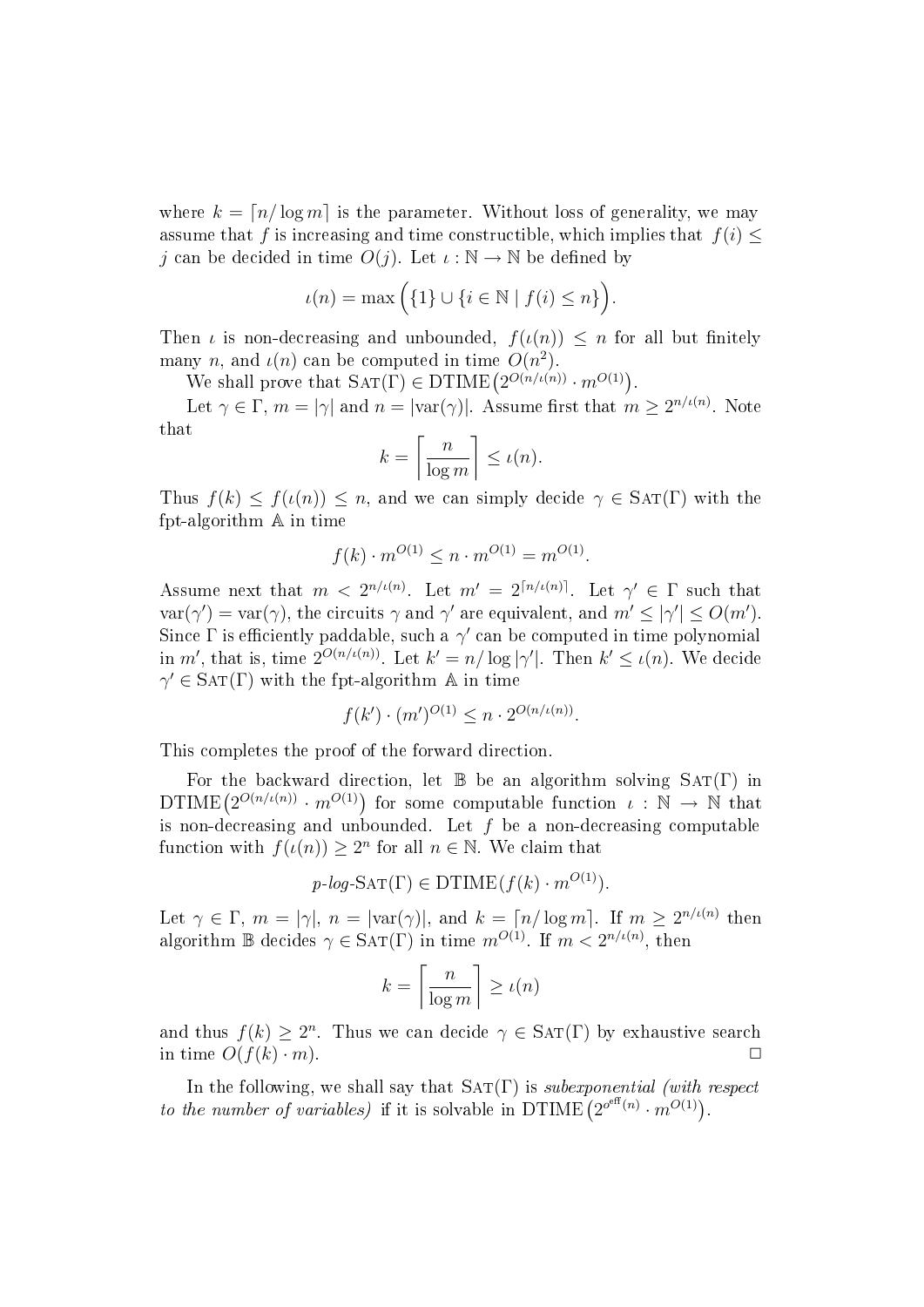#### 4.2 . The M-Hierarchy

Motivated by Proposition [4.1,](#page-11-0) we define another hierarchy of parameterized complexity classes in anlogy to Definition 3.8:

**Definition 4.2.** (1) For every  $t \geq 1$ , we let  $\text{M}[t] = \bigcup_{d \geq 1} \big[p\text{-}log\text{-}\mathrm{SAT}(\Gamma_{t,d})\big]^{\text{fpt}}$ .

- (2)  $M[SAT] = [p-log-SAT(PROP)]<sup>fpt</sup>$ .
- (3)  $M[P] = [p\text{-}log\text{-SAT}(\text{CIRC})]^{fpt}$ .

<span id="page-13-2"></span>Then by Proposition [4.1:](#page-11-0)

- Corollary 4.3. (1) For  $t \geq 1$ ,  $M[t] = FPT$  if and only if  $SAT(\Gamma_{t,d})$  is subexponential for all  $d \geq 1$ .
- (2)  $M[SAT] = FPT$  if and only if  $SAT(PROP)$  is subexponential.
- (3)  $M[P] = FPT$  if and only if  $SAT(CIRC)$  is subexponential.

The following theorem is essentially due to Abrahamson, Downey, and Fellows [[1\]](#page-28-0) (also see [[13\]](#page-29-0)).

<span id="page-13-0"></span>**Theorem 4.4.** For every  $t > 1$ ,

$$
M[t] \subseteq W[t] \subseteq M[t+1].
$$

Furthermore,  $M[SAT] = W[SAT]$  and  $M[P] = W[P]$ .

*Proof:* We first prove M[t]  $\subset$  W[t]. For simplicity, let us assume that t is odd. Fix  $d \geq 1$  such that  $t + d \geq 3$ . We shall prove that

<span id="page-13-1"></span>
$$
p\text{-}log\text{-SAT}(\Gamma_{t,d}) \leq^{\text{fpt}} p\text{-WSAT}(\Gamma_{t,d}).\tag{4.1}
$$

Let  $\gamma \in \Gamma_{t,d}$ . We shall construct a  $\Gamma_{t,d}$ -formula  $\beta$  such that

$$
\gamma \text{ is satisfiable } \iff \beta \text{ is } k\text{-satisfiable.} \tag{4.2}
$$

Let  $m = |\gamma|, n = |\text{var}(\gamma)|$ . To simplify the notation, let us assume that  $\ell = \log m$  and  $k = n/\log m$  are integers. Then  $n = k \cdot \ell$ . Let  $\mathcal{X} = \text{var}(\gamma)$ , and let  $\mathcal{X}_1, \ldots, \mathcal{X}_k$  be a partition of  $\mathcal X$  into  $k$  sets of size  $\ell$ .

For  $1 \leq i \leq k$  and every subset  $S \subseteq \mathcal{X}_i$ , let  $Y_i^S$  be a new variable. Let  $\mathcal{Y}_i$ be the set of all  $Y_i^S$  and  $\mathcal{Y} = \bigcup_{i=1}^k \mathcal{Y}_i$ . Call a truth value assignment for  $\mathcal{Y}$ good if for  $1 \leq i \leq k$  exactly one variable in  $\mathcal{Y}_i$  is set to TRUE. There is a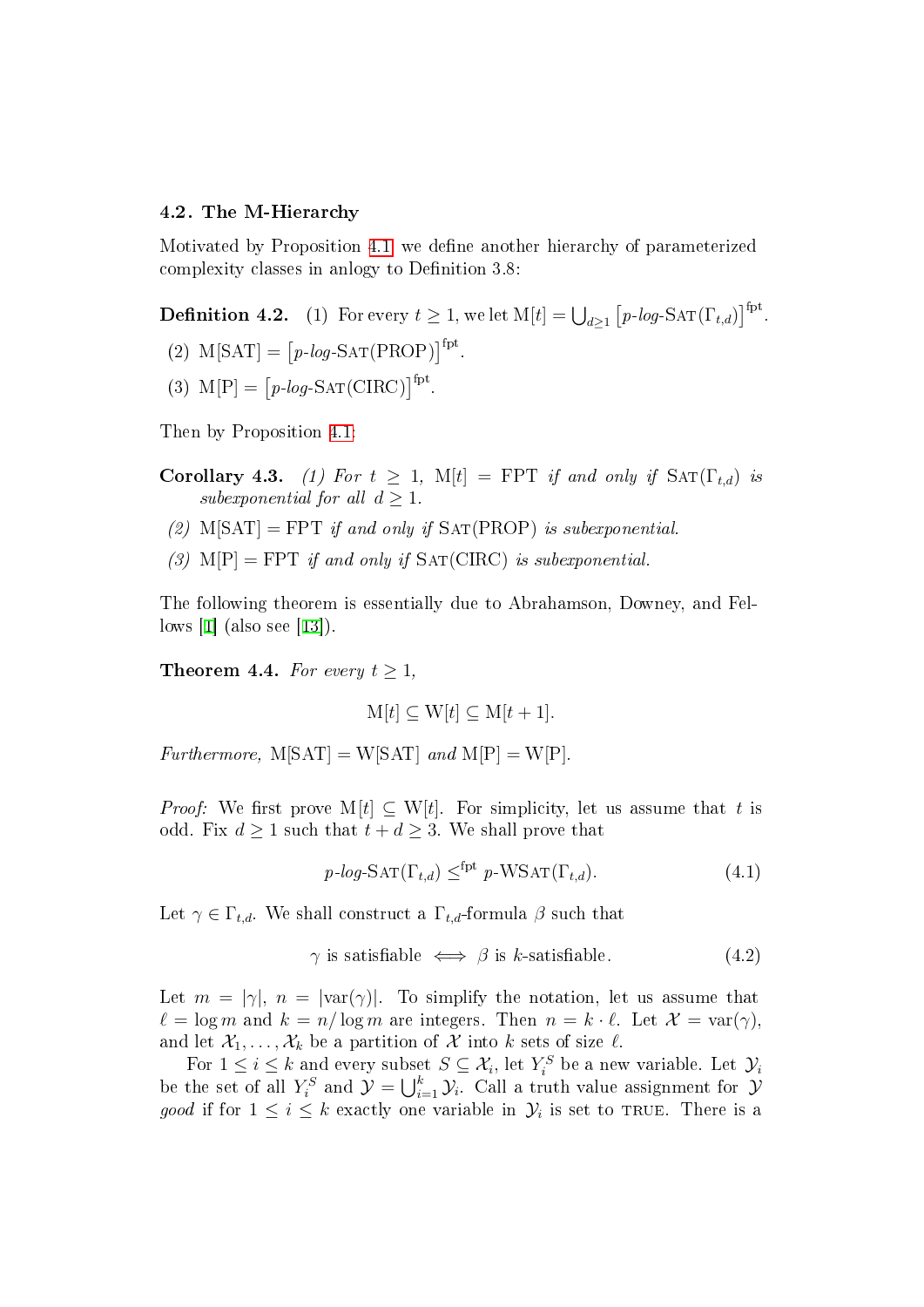bijection f between the truth value assignments  $\mathcal V$  for  $\mathcal X$  and the good truth value assignments for  $\mathcal Y$  defined by

$$
f(\mathcal{V})(Y_i^S) = \text{TRUE} \iff \forall X \in \mathcal{X}_i : (\mathcal{V}(X) = \text{TRUE} \iff X \in S)
$$

for all  $\mathcal{V}: \mathcal{X} \to \{\text{TRUE}, \text{FALSE}\}, 1 \leq i \leq k$ , and  $S \subseteq \mathcal{X}_i$ .

Let  $\beta''$  be the formula obtained from  $\gamma$  by replacing, for  $1 \leq i \leq k$  and  $X \in \mathcal{X}_i$ , each occurrence of the literal X by the formula

$$
\bigwedge_{S \subseteq \mathcal{X}_i \text{ with } X \not\in S} \neg Y_i^S
$$

and each occurrence of the literal  $\neg X$  by the formula

$$
\bigwedge_{S \subseteq \mathcal{X}_i \text{ with } X \in S} \neg Y_i^S.
$$

Then an assignment  $\mathcal{V}: \mathcal{X} \to \{\text{TRUE}, \text{FALSE}\}\$  satisfies  $\gamma$  if and only if  $f(\mathcal{V})$ satisfies  $\beta''$ . Thus  $\gamma$  is satisfiable if and only if  $\beta''$  has a good assignment. Note that the size of each of the sets  $\mathcal{Y}_i$  is  $2^{\ell} = m$ . Thus the size of  $\beta''$  is polynomial in m. Moreover,  $\beta''$  can easily be computed from  $\gamma$  in polynomial time.

β<sup>*n*</sup> is not a Γ<sub>t,d</sub>-formula: The transformation from  $\gamma$  to β<sup>*n*</sup> has turned the small disjunctions  $(\lambda_1 \vee \ldots \vee \lambda_d)$  on the bottom level of  $\gamma$  into formulas

$$
\bigwedge_i \nu_{1i} \vee \ldots \vee \bigwedge_i \nu_{di}.
$$

Applying the distributive law to all these subformulas turns them into big conjunctions of disjunctions of at most  $d$  literals, and since  $t$  is odd, it turns the whole formula  $\beta''$  into a  $\Gamma_{t,d}$ -formula  $\beta'$ . Since d is fixed, the size only increases polynomially, and  $\beta'$  can be computed from  $\beta''$  in polynomial time. And we still have:  $\gamma$  is satisfiable if and only if  $\beta'$  has a good assignment.

All that remains to do is add a subformula stating that all assignments of weight  $k$  are good. We let

$$
\alpha = \bigwedge_{i=1}^k \bigwedge_{\substack{S,T \subseteq \mathcal{X}_i \\ S \neq T}} (\neg Y_i^S \vee \neg Y_i^T)
$$

and  $\beta = \alpha \wedge \beta'$ . Then  $\beta$  is (equivalent to) a  $\Gamma_{t,d}$ -formula that satisfies ([4.2\)](#page-13-1).

Next, we prove  $W[t] \subseteq M[t+1]$ . For simplicity, let us assume again that t is odd. Let  $d = 2$  if  $t = 1$  and  $d = 1$  otherwise. Recall that by Theorem [3.10,](#page-8-0)  $\text{WSAT}(\Gamma_{t,d}^-)$  is W[t]-complete. We shall prove that

$$
p\text{-WSAT}(\Gamma_{t,d}^-) \leq^{\text{fpt}} p\text{-}log\text{-SAT}(\Gamma_{t+1,1}).\tag{4.3}
$$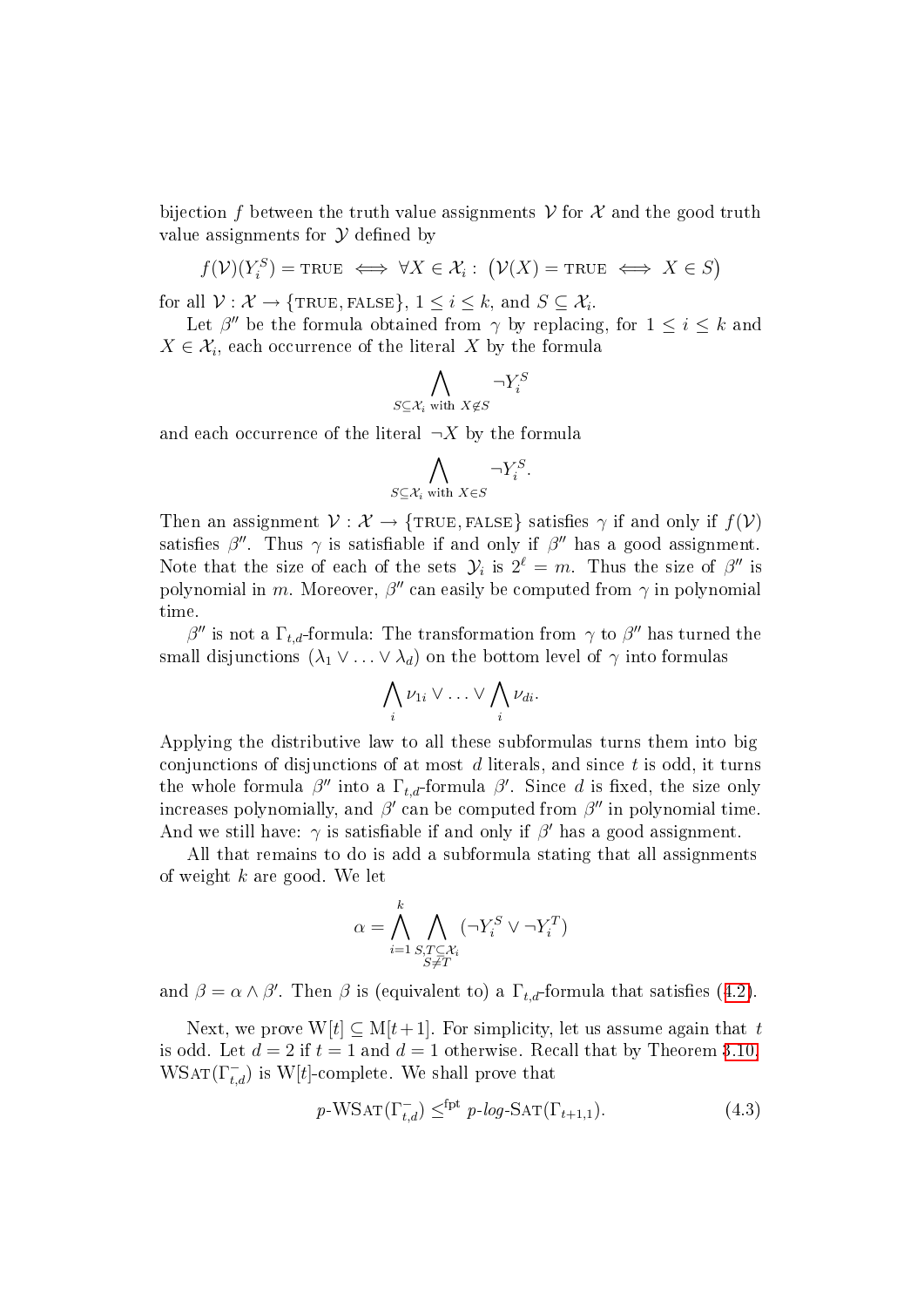We simply reverse the idea of the proof that  $M[t] \subseteq W[t]$ .

Let  $\beta \in \Gamma_{t,d}^-$  and  $k \ge 1$ , say,

<span id="page-15-0"></span>
$$
\beta = \bigwedge_{i_1 \in I_1} \bigvee_{i_2 \in I_2} \dots \bigwedge_{i_t \in I_t} \delta(i_1, \dots, i_t), \tag{4.4}
$$

where each  $\delta(i_1,\ldots,i_t)$  is a disjunction of at most d negative literals. Let  $n = |\text{var}(\beta)|$  and  $\ell = \log n$ , and let us assume again that  $\ell$  is an integer. Furthermore, we assume that the variables of  $\beta$  are indexed with subsets of  $\{1, \ldots, \ell\}$ , or more precisely, that

$$
var(\beta) = \mathcal{Y} = \{ Y^S \mid S \subseteq \{1, ..., \ell\} \}.
$$

For  $1 \leq i \leq k$  and  $1 \leq j \leq \ell$ , let  $X_{ij}$  be a new variable. As above, let  $\mathcal{X}_i = \{X_{ij} \mid 1 \leq j \leq \ell\}$  and  $\mathcal{X} = \bigcup_{i=1}^k \mathcal{X}_i$ . The idea is that every assignment to the variables in  $\mathcal{X}_i$  corresponds to a subset  $S_i \subseteq \{1, \ldots, \ell\}$  and hence to a variable  $Y^{S_i}$ . Thus an assignment to all variables in  $\mathcal X$  corresponds to a subset  $\{Y^{S_1}, \ldots, Y^{S_k}\} \subseteq \mathcal{Y}$  and hence to an assignment to the variables in  $\mathcal{Y}$ of weight at most k ("at most" because the  $S_i$  are not necessarily distinct).

Formally, let g be the following mapping from the assignments for  $\mathcal X$  to the assignments for  $\mathcal Y$  of weight at most k: For every  $\mathcal V : \mathcal X \to \{\text{TRUE}, \text{FALSE}\},$ we let  $g(\mathcal{V}): \mathcal{Y} \to \{\texttt{TRUE}, \texttt{FALSE}\}\$  the assignment that sets  $\tilde{Y}^{S_1}, \ldots, Y^{S_k}$  to TRUE and all other variables to FALSE, where for  $1 \leq i \leq k$ 

$$
S_i = \{ j \mid \mathcal{V}(X_{ij}) = \text{TRUE} \}.
$$

Let  $\gamma''$  be the formula obtained from  $\beta$  by replacing each literal  $\neg Y^S$  by the subformula k

$$
\chi_S = \bigwedge_{i=1}^{\kappa} \Big( \bigvee_{j \in S} \neg X_{ij} \vee \bigvee_{j \in \{1, \dots, \ell\} \setminus S} X_{ij} \Big).
$$

(Remember that all literals in  $\beta$  are negative.) Then for every assignment  $V: \mathcal{X} \rightarrow \{\texttt{TRUE}, \texttt{FALSE}\},$ 

$$
\mathcal{V} \text{ satisfies } \gamma'' \iff g(\mathcal{V}) \text{ satisfies } \beta.
$$

The translation from  $\beta$  to  $\gamma''$  turns every  $\delta = \delta(i_1, \ldots, i_t)$  in ([4.4\)](#page-15-0) into a disjunction  $\delta'$  of at most d formulas  $\chi_S$ . Say,

$$
\delta' = (\chi_{S_1} \vee \ldots \vee \chi_{S_d})
$$

By applying the distributive law, this formula can be turned into a conjunction  $\chi$  of  $k^d$  disjunctions of  $d \cdot \ell$  literals. Applying this operation to every  $\delta'$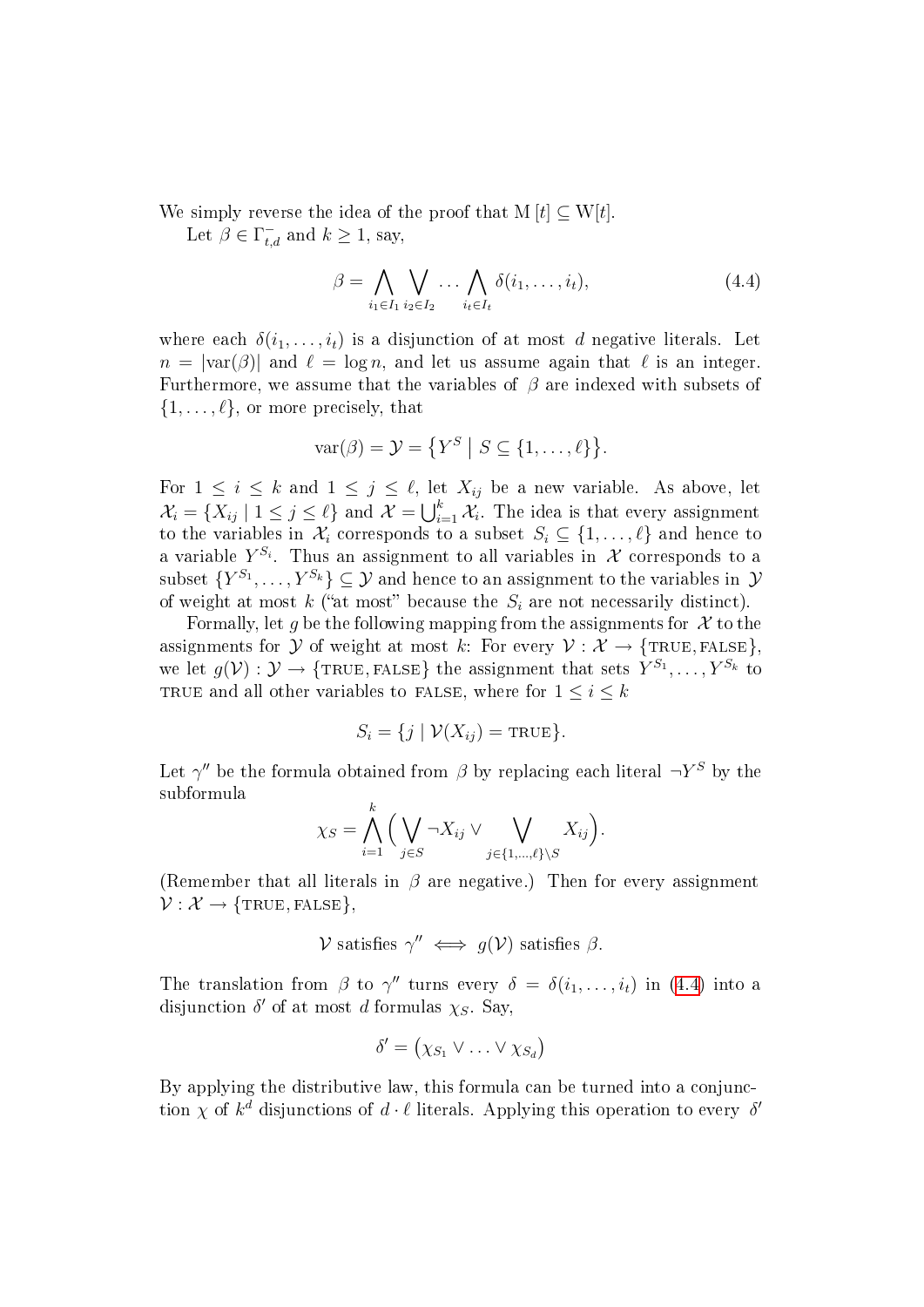in  $\gamma''$ , we obtain an equivalent  $\Gamma_{t+1,1}$ -formula  $\gamma'$ . Then for every assignment  $\mathcal{V}: \mathcal{X} \rightarrow \{\texttt{TRUE}, \texttt{FALSE}\},\$ 

$$
\mathcal{V} \text{ satisfies } \gamma' \iff g(\mathcal{V}) \text{ satisfies } \beta.
$$

This almost completes the proof. The only problem that remains to be solved is that not all assignments  $g(V)$  have weight exactly k, because some of the induced  $S_i$  may be identical. Let

$$
\alpha' = \bigwedge_{1 \leq i < i' \leq k} \bigvee_{j=1}^{\ell} \neg (X_{ij} \leftrightarrow X_{i'j}).
$$

Then for every  $V: \mathcal{X} \to \{\text{TRUE}, \text{FALSE}\}\$  that satisfies  $\alpha'$ , the assignment  $g(V)$  has weight exactly k. Thus g induces a mapping from the assignments for  $\mathcal X$  that satisfy  $\alpha'$  onto the weight k assignments for  $\mathcal Y$ . Note that  $\alpha'$  is equivalent to a  $\Gamma_{2,1}$ -formula  $\alpha$  of size  $O(k^2 \cdot 2^{2\ell}) = O(k^2 \cdot n^2)$ . Furthermore, given k, n, such a formula  $\alpha$  can be computed in time polynomial in k and  $\boldsymbol{n}$ .

We let  $\gamma = \alpha \wedge \gamma'$ . Then  $\gamma$  is satisfiable if and only if  $\beta$  is k-satisfiable. The size m of  $\gamma$  is polynomial in the size of  $\beta$ , and the number of variables is  $k \cdot \ell$ , where  $\ell = \log n \le \log m$ . By adding dummy variables (to the outermost conjunction of  $\gamma$ ) we can adjust the number of variables in such a way that  $k = \lfloor \frac{\text{var}(\gamma)}{\text{log }m} \rfloor$ .

It remains to prove  $M[SAT] = W[SAT]$  and  $M[P] = W[P]$ . We can simply carry out the preceding constructions without worrying about the form of the resulting formulas.

Corollary 4.5. Let  $t, d \geq 1$ .

(1) If  $W[t] = FPT$  then  $SAT(\Gamma_{t,d})$  is subexponential. (2) If  $\text{SAT}(\Gamma_{t+1,1})$  is subexponential then  $W[t] = FPT$ .

By a more refined argument based on the same idea, Chen et al. [[4\]](#page-28-2) strengthened part (1) of the corollary as follows:

**Theorem 4.6 ([[4\]](#page-28-2)).** Let  $t, d \geq 1$  such that  $t + d \geq 3$ . If

 $W\text{SAT}(\Gamma_{t,d}) \in \text{DTIME}(f(k) \cdot n^{o^{eff}(k)} \cdot m^{O(1)})$ 

for some computable function f, then  $\text{SAT}(\Gamma_{t,d})$  is suberponential.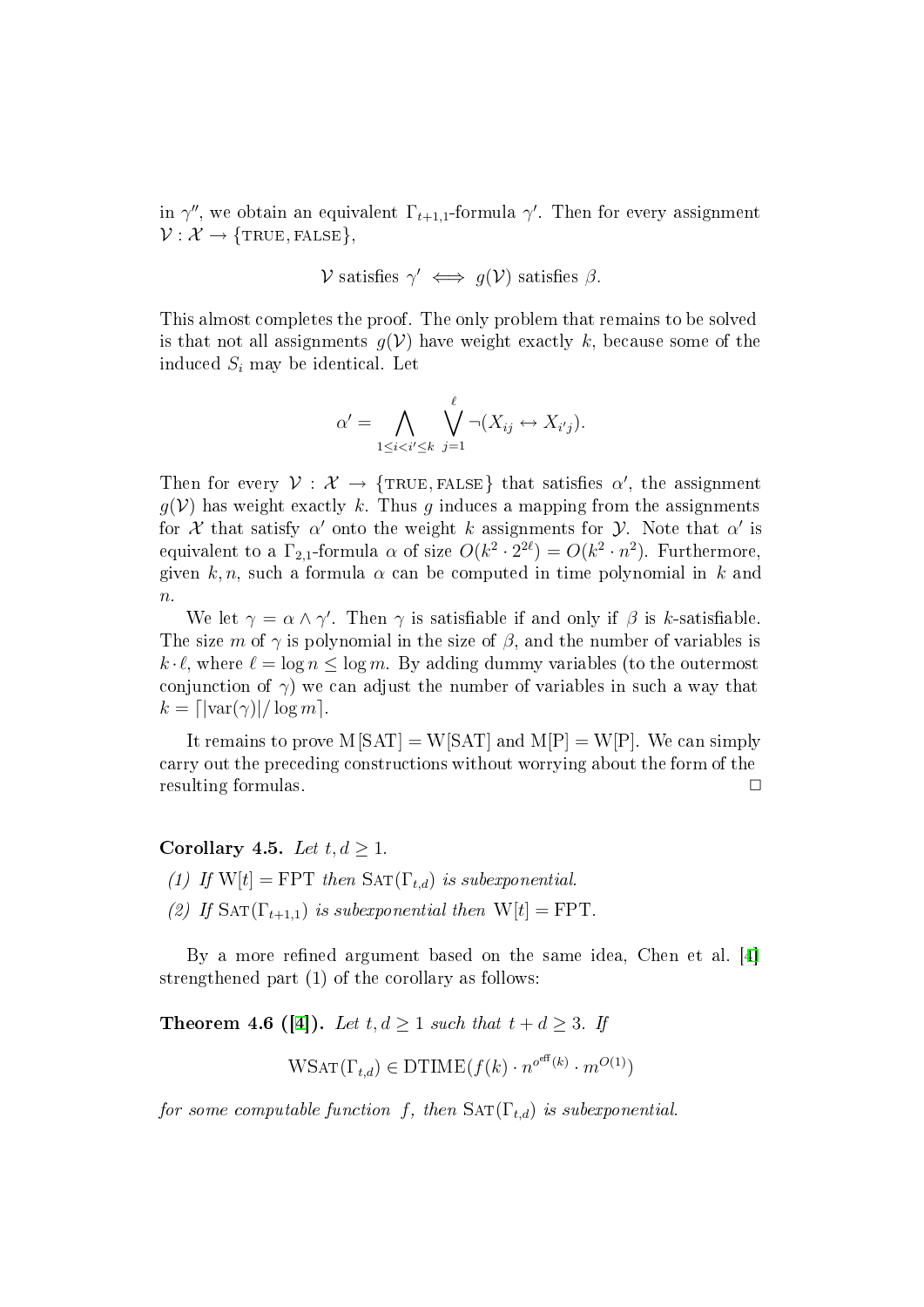In [\[5\]](#page-28-3), this has further been strengthened by restricting the range of values k for which the hypothesis is needed.

Let us briefly return to the connections between  $W[P]$  and limited nondeterminism. Recall Theorem [3.12.](#page-9-1) We encourage the reader to prove the direction (1)  $\implies$  (2); it follows easily from W[P] = M[P]. (The converse direction of the theorem is also not hard to prove.) Let us summarize our three characterizations of  $W[P]$  vs FPT in a corollary:

Corollary 4.7. The following three statements are equivalent:

- $(1)$  W[P] = FPT.
- $(2)$  SAT(CIRC) is subexponential.
- (3) PTIME =  $NP[\iota(n) \cdot \log n]$  for some computable function  $\iota : \mathbb{N} \to \mathbb{N}$  that is non-decreasing and unbounded.

# <span id="page-17-0"></span>5. M[1] and Miniaturized Problems

Originally, the class  $M[1]$  was defined in terms of so-called *parameterized miniaturizations* of NP-complete problems [[10\]](#page-29-7). Let  $Q \subseteq \Sigma^*$  be any decision problem. We define:

> p-mini-Q *Instance:*  $x \in \Sigma^*$  and  $m \in \mathbb{N}$  in unary. Parameter:  $|x|$  $\frac{|x|}{\log m}$ . *Problem:* Decide if  $x \in Q$ .

We call  $p\text{-}min\text{-}Q$  the "miniaturization" of  $Q$ , because if we assume the parameter  $k = \lfloor |x| / \log m \rfloor$  to be small, then the size  $|x| = |k \cdot \log m|$  of the actual instance is very small compared to the "padded size"  $|x| + m$ . There is an equivalent way of formulating the problem making this explicit:

> $Instance:$ \* and  $k, m \in \mathbb{N}$  in unary such that  $|x| = |k \cdot \log m|$ . Parameter:  $k$ . *Problem:* Decide if  $x \in Q$ .

<span id="page-17-1"></span>The main reason that we are interested in these strange problems is the following equivalence: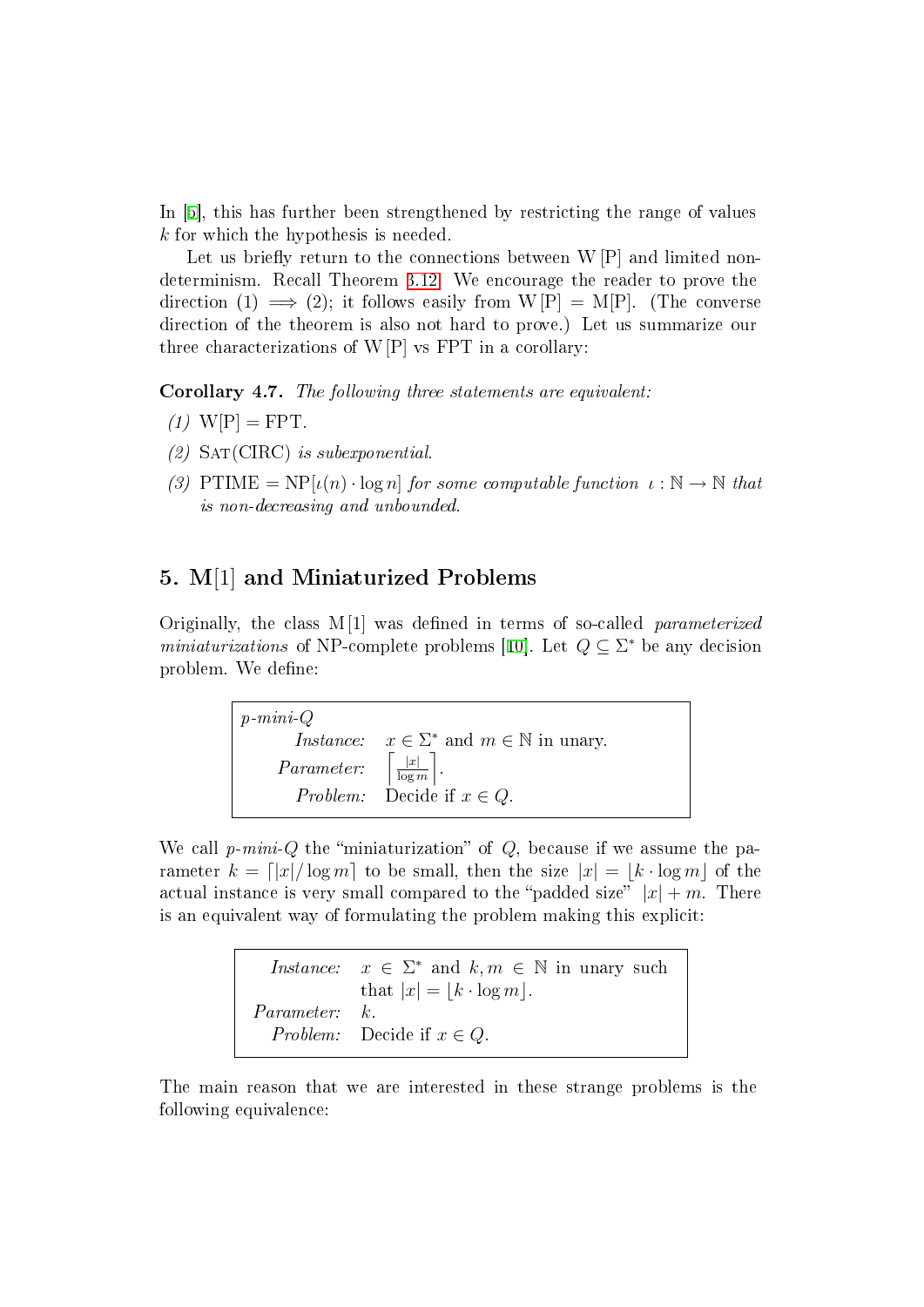**Proposition 5.1.** Let  $\Sigma$  be a finite alphabet and  $Q \subseteq \Sigma^*$ . Then

$$
p\text{-}min\text{-}Q \in \text{FPT} \iff Q \in \text{DTIME}(2^{o^{eff}(n)}),
$$

where  $n = |x|$  denotes the length of the instance x of Q.

We skip the proof, which is very similar to the proof of Proposition [4.1.](#page-11-0)

The main combinatorial tool in the development of a M [1]-completeness theory is the Sparsification Lemma due to Impagliazzo, Paturi, and Zane [\[19\]](#page-29-5). The lemma says that the satisfiability problem for  $d$ -CNF-formulas can be reduced to the satisfiability problem for  $d$ -CNF-formulas whose size is linear in the number of variables by a suitable reduction that preserves subexponential time solvability.

<span id="page-18-0"></span>Lemma 5.2 (Sparsification Lemma [[19\]](#page-29-5)). Let  $d \geq 2$ . There is a computable function  $f : \mathbb{N} \to \mathbb{N}$  such that for every  $k \in \mathbb{N}$  and every formula  $\gamma \in d$ -CNF with  $n = |\text{var}(\gamma)|$  variables there is a  $\Delta_{2,d}$ -formula

$$
\beta = \bigvee_{i=1}^p \beta_i
$$

such that:

- (1)  $\beta$  is equivalent to  $\gamma$ ,
- (2)  $p \leq 2^{n/k}$ ,
- (3)  $|\beta_i| \leq f(k) \cdot n$  for  $1 \leq i \leq p$ .

Furthermore, there is an algorithm that, given  $\gamma$  and k, computes  $\beta$  in time  $2^{n/k} \cdot |\gamma|^{O(1)}$ .

The idea of using the Sparsification Lemma in this context goes back to Cai and Juedes [[3\]](#page-28-1).

<span id="page-18-1"></span>**Theorem 5.3 ([[3,](#page-28-1) [10\]](#page-29-7)).** p-mini-SAT(3-CNF) is M[1]-complete under fpt Turing reductions.

*Proof:* To prove that p-mini-SAT(3-CNF)  $\in M[1]$ , we show that

$$
p\text{-}min\text{-}SAT(3\text{-CNF}) \leq^{fpt} p\text{-}log\text{-}Sat(3\text{-CNF}).
$$

Let  $(\gamma, m)$  be an instance of p-mini-SAT(3-CNF) and  $k = |\gamma| / \log m$ . By padding  $\gamma$  we obtain an equivalent formula  $\gamma'$  such that  $\text{var}(\gamma') = \text{var}(\gamma)$  and  $m' = |\gamma'| \geq m$ . Then

$$
k' = \frac{|\text{var}(\gamma')|}{\log m'} \le \frac{|\text{var}(\gamma)|}{\log m} \le \frac{|\gamma|}{\log m} = k.
$$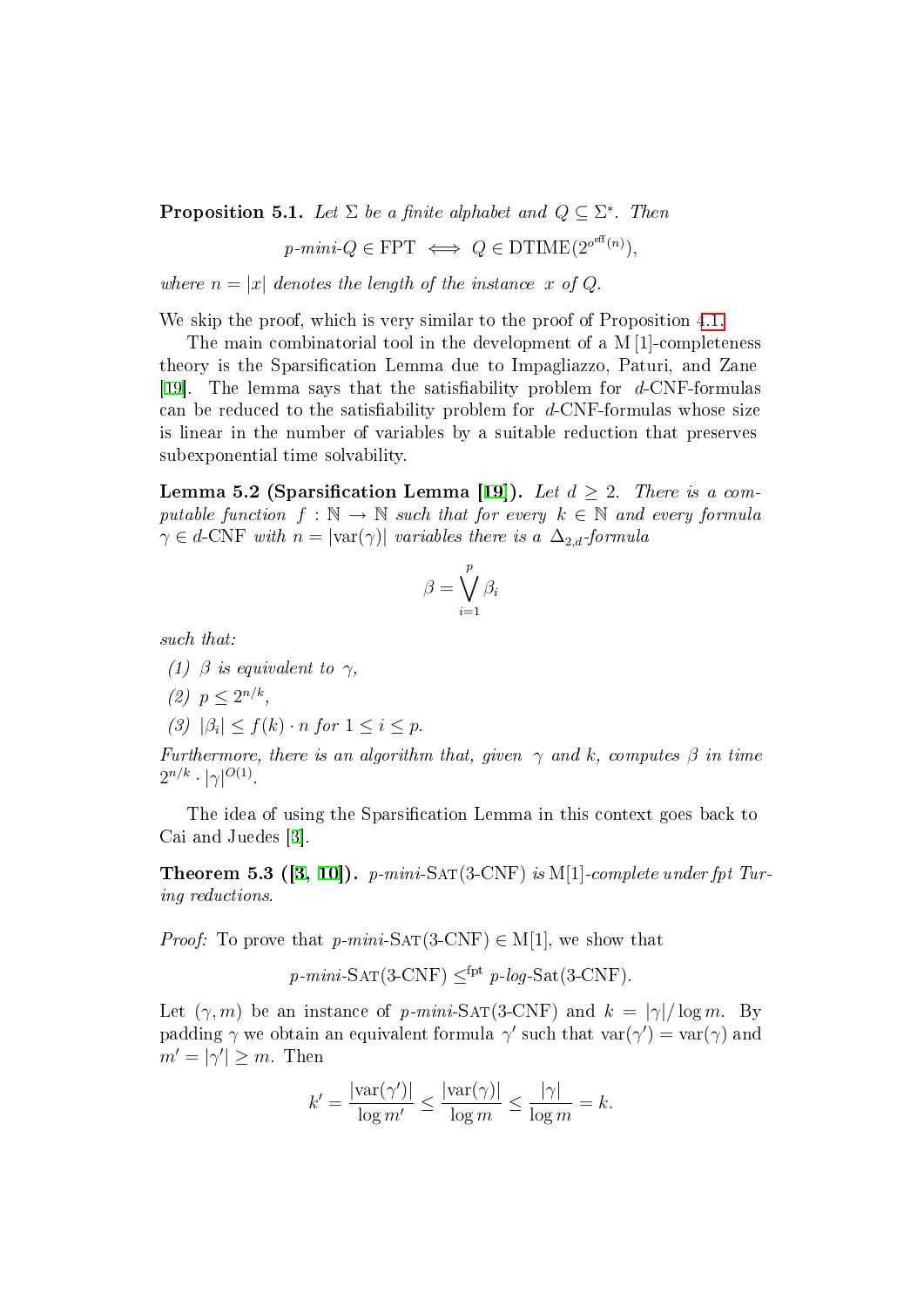Thus  $(\gamma, m) \mapsto \gamma'$  is an fpt-reduction from p-mini-SAT(3-CNF) to  $p$ -log-Sat(3-CNF).

To prove hardness, we show that

$$
p\text{-}log\text{-SAT}(d\text{-CNF}) \leq^{\text{ftp-T}} p\text{-}mini\text{-SAT}(3\text{-CNF})
$$

for all  $d \geq 3$ . Fix  $d \geq 3$ .

Let  $\gamma \in d$ -CNF. Let  $m = |\gamma|, n = |\text{var}(\gamma)|$ , and  $k = \lceil n / \log m \rceil$ .

Choose  $f : \mathbb{N} \to \mathbb{N}$  (depending on d) and  $\beta = \bigvee_{i=1}^p \beta_i$  (depending on  $\gamma$ and k) according to the Sparsification Lemma [5.2.](#page-18-0) Since

$$
2^{n/k} = 2^{\frac{n}{\lceil n/\log m \rceil}} \le m,
$$

we have  $p \leq m$ , and  $\beta$  can be computed in time  $m^{O(1)}$ . Let  $1 \leq i \leq p$ . Since  $\beta_i$  has at most  $f(k) \cdot n$  clauses, there is a 3-CNF-formula  $\beta'_i$  with at most  $f(k) \cdot d \cdot n$  variables and of length  $|\beta'_i|$  $|g_i'|\in O(f(k)\cdot d\cdot n)$  such that

> $\beta_i$  is satisfiable  $\iff \beta'_i$  $s_i'$  is satisfiable.

Thus  $\gamma$  is satisfiable if and only if there exists an  $i, 1 \le i \le p$ , such that  $\beta_i$  $''_i$  is satisfiable.

For  $1 \leq i \leq p$  we have

$$
k'_{i} = \left\lceil \frac{|\text{var}(\beta'_{i})|}{\log m} \right\rceil = O\left(\frac{f(k) \cdot d \cdot n}{\log m}\right) = O(f(k) \cdot d \cdot k).
$$

The desired Turing reduction decides if  $\gamma \in \text{SAT}(d\text{-CNF})$  by querying the instances  $(\beta_i')$  $i'_i, m$ , for  $1 \leq i \leq p$ , of p-mini-SAT(3-CNF).

**Corollary 5.4.** p-log-SAT(3-CNF) is M[1]-complete under ftp Turing reductions.

*Proof:* We have noted in the proof of Theorem [5.3](#page-18-1) that  $p$ -mini-SAT(3-CNF) is fpt-reducible to  $p\text{-}log\text{-SAT}(3\text{-CNF})$ .

Polynomial time reductions between problems do not automatically give fpt-reductions between their miniaturizations. Let us a call a polynomial time reduction R from a problem  $Q \subseteq \Sigma^*$  to a problem  $Q' \subseteq (\Sigma')^*$  size preserving if for all  $x \in \Sigma^*$  we have  $|R(x)| \in O(|x|)$ .

**Lemma 5.5.** Let  $Q \subseteq \Sigma^*$  and  $Q' \subseteq (\Sigma')^*$  such that there is a size preserving polynomial time reduction from from  $\stackrel{\cdot}{Q}$  to  $Q'$ . Then there is an fpt-reduction from  $p\text{-}mini\text{-}Q$  to  $p\text{-}mini\text{-}Q'$ .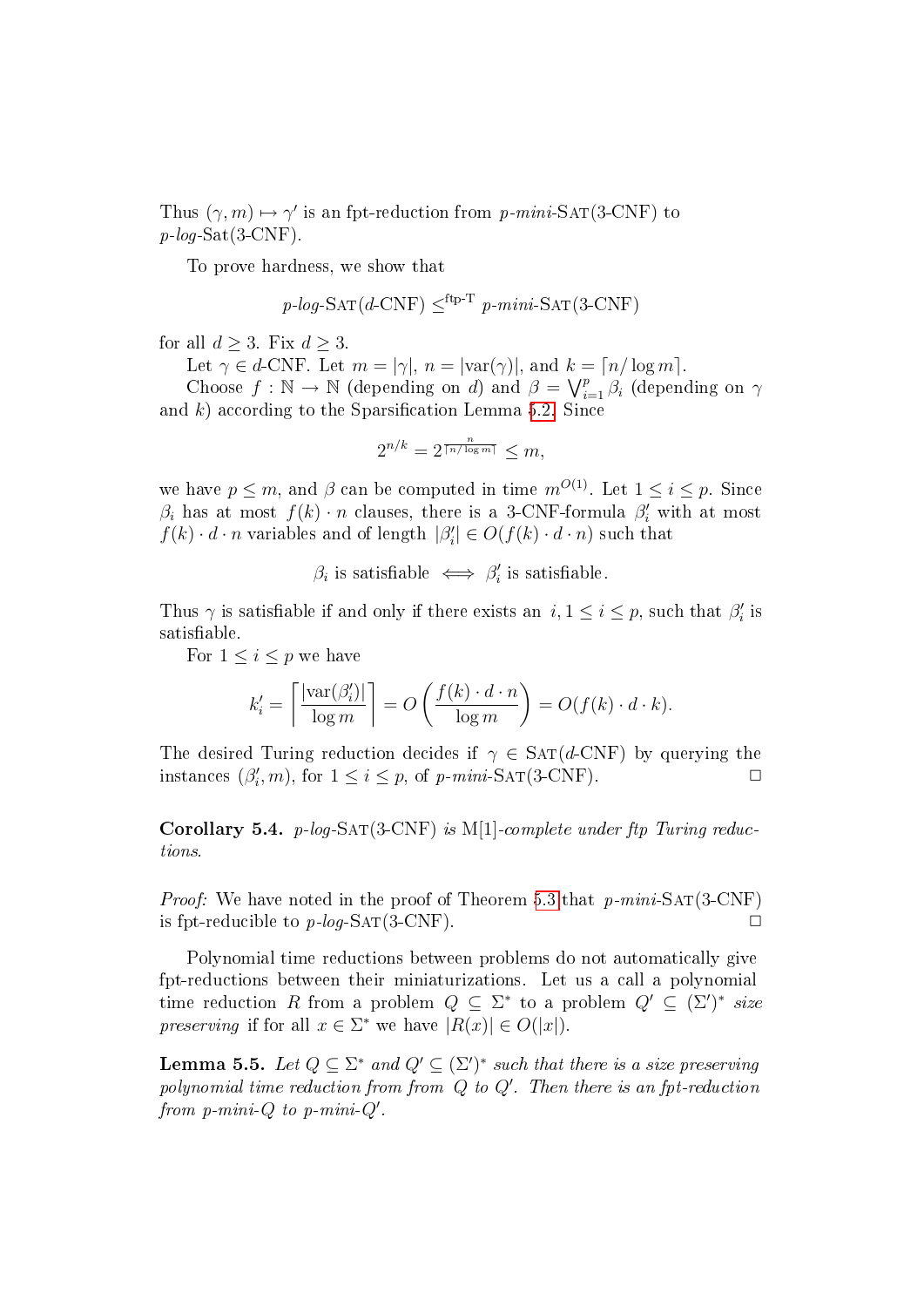*Proof:* If R is a size-preserving polynomial time reduction from  $Q$  to  $Q'$  then  $(x, m) \mapsto (R(x), m)$  defines an fpt-reduction from p-mini-Q to p-mini-Q'.  $\Box$ 

<span id="page-20-0"></span>Corollary 5.6. The following problems are M[1]-complete under fpt Turing reductions:

- (1) p-mini-d-COLORABILITY for every  $d \geq 3$ ,
- (2) p-mini-SAT(d-CNF) for every  $d \geq 3$  and p-mini-SAT(CIRC).

*Proof:* The standard polynomial time reductions between  $d$ -COLORABILITY.  $SAT(CIRC)$ ,  $SAT(3-CNF)$  are size preserving.

<span id="page-20-1"></span>Lemma 5.7. There is a size preserving polynomial time reduction from WSAT(CIRC) to SAT(CIRC).

We skip the proof. The main idea is to use a linear size circuit to count the number of variables set to TRUE.

<span id="page-20-2"></span>Corollary 5.8. The following problems are M[1]-complete under fpt Turing reductions:

- (1)  $p$ -mini-INDEPENDENT-SET,
- (2)  $p-mini$ -VERTEX-COVER,
- (3) p-mini-WSAT(d-CNF) for every  $d \geq 2$  and p-mini-WSAT(CIRC).

*Proof:* The standard reductions from  $SAT(3-CNF)$  to INDEPENDENT-SET. from INDEPENDENT-SET to VERTEX-COVER and vice versa, from INDEPEN-DENT-SET to WSAT $(2$ -CNF), from WSAT $(2$ -CNF) to p-mini-WSAT $(CIRC)$ are all size preserving. Thus the equivalence of the problems here and in Corollary [5.6](#page-20-0) follows from Lemma [5.7.](#page-20-1)  $\Box$ 

It is an open problem if the miniaturization  $p\text{-}min\text{-} \text{SHORT-NTM-HALT}$ of the following problem SHORT-NTM-HALT is M[1]-complete. The input Turing machine is supposed to have just one work tape (or a fixed number), but may have an arbitrary alphabet. The parameterization of this problem by *n* is known to be W[1]-complete [[12\]](#page-29-9).

| SHORT-NTM-HALT |                                                           |  |
|----------------|-----------------------------------------------------------|--|
|                | <i>Instance:</i> A nondeterministic Turing machine M and  |  |
|                | an $n \in \mathbb{N}$ in unary.                           |  |
|                | <i>Problem:</i> Decide if M, started with the empty tape, |  |
|                | halts in at most $n$ steps.                               |  |
|                |                                                           |  |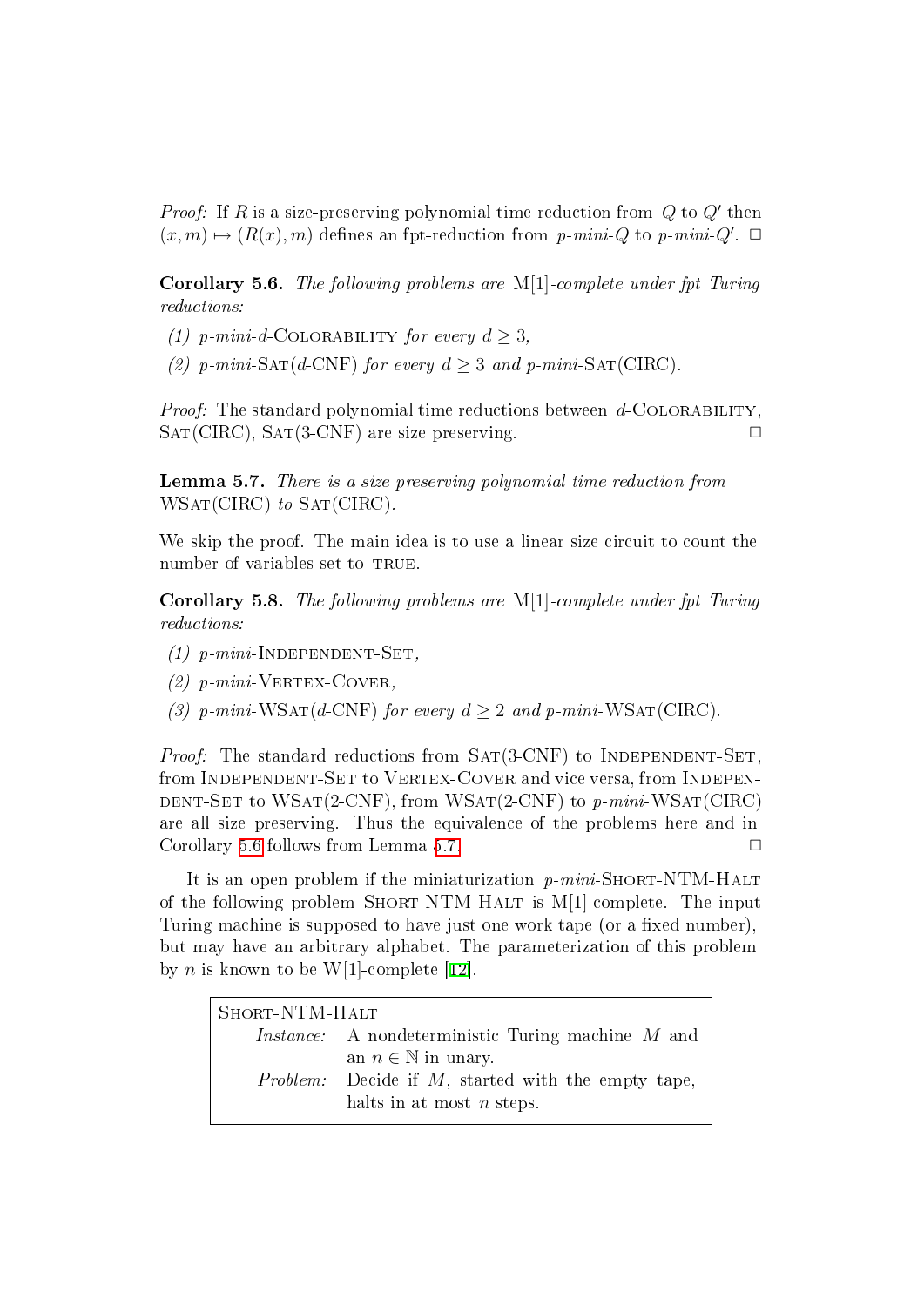Note that the standard reduction between CLIQUE and INDEPENDENT-SET is not size preserving. Actually, we have:

<span id="page-21-0"></span>Corollary 5.9.  $p\text{-}min\text{-}CLIQUE \in FPT$ .

*Proof:* Observe that CLIQUE  $\in$  DTIME $(n^{O(\sqrt{n})})$ , where *n* is the size of the input. The reason is that a clique of size  $\ell$  has  $\Omega(\ell^2)$  edges and thus can only exist in a graph of size  $\Omega(\ell^2)$ .

By Proposition [5.1,](#page-17-1) this implies that  $p\text{-}min\text{-}\text{CLIQUE} \in \text{FPT}.$ 

Corollary [5.9](#page-21-0) highlights how sensitive the whole theory is to the specific encoding of the input and our "size measure". For example, for graph problems it would also be natural to define the "size" of an instance to be the number of vertices. Then, obviously, there are "size"-preserving reductions between CLIQUE and INDEPENDENT-SET. To investigate the role of size measures, we define a *size measure* on  $\Sigma^*$  to be a polynomial time computable function  $\nu : \Sigma^* \to \mathbb{N}$ . Of course a size measure is just another parameterization. For now, we use a different term and different symbols to avoid confusion between the two. We will discuss the relation between size measures and parameterizations below.

Obviously, the actual input size, that is,  $\nu(x) = |x|$  is a size measure, which we call the *standard size measure*. Other natural size measures are the number of vertices of a graph, that is,

$$
\nu_{\text{vert}}(x) = \begin{cases} |V| & \text{if } x \text{ is the encoding of a graph } (V, E), \\ |x| & \text{otherwise,} \end{cases}
$$

and the number of variables of a formula or circuit, that is,

$$
\nu_{\text{var}}(x) = \begin{cases} |\text{var}(\gamma)| & \text{if } x \text{ is the encoding of a circuit } \gamma, \\ |x| & \text{otherwise,} \end{cases}
$$

We let

$$
p\text{-}min[i\vee]\text{-}Q
$$
  
Instance:  $x \in \Sigma^*$  and  $m \in \mathbb{N}$  in unary.  
  
*Parameter:*  $\begin{bmatrix} \frac{\nu(x)}{\log m} \\ \text{or} \end{bmatrix}$ .  
  
*Problem:* Decide if  $x \in Q$ .

<span id="page-21-1"></span>By essentially the same proof as that of Propositions [4.1](#page-11-0) and [5.1,](#page-17-1) we obtain the following slightly more general result.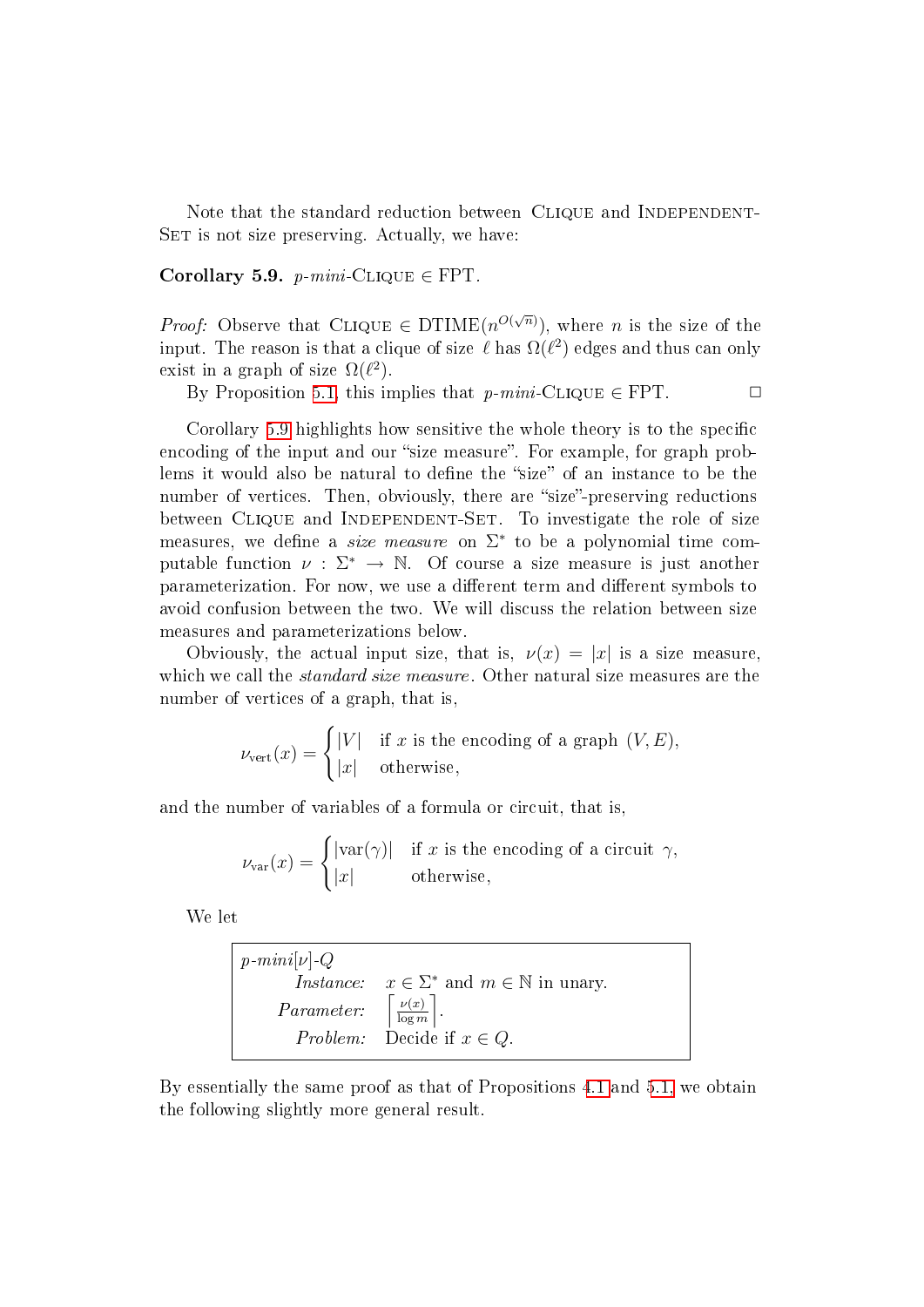**Proposition 5.10.** Let  $\Sigma$  be a finite alphabet and  $Q \subseteq \Sigma^*$ . Then

$$
p\text{-}min[v] \cdot Q \in \text{FPT} \iff Q \in \text{DTIME}(2^{o^{eff}(\nu(x))} \cdot |x|^{O(1)}).
$$

By using the Sparsification Lemma, it can be proved that:

$$
p\text{-}min[i_{\text{var}}]\text{-SAT}(d\text{-CNF}) \equiv^{\text{fpt-T}} p\text{-}min\text{-SAT}(d\text{-CNF})
$$
\n
$$
p\text{-}min[i_{\text{var}}]\text{-WSAT}(d\text{-CNF}) \equiv^{\text{fpt-T}} p\text{-}min\text{-WSAT}(d\text{-CNF})
$$
\n
$$
p\text{-}min[i_{\text{vert}}]\text{-}d\text{-}\text{COLORABILITY} \equiv^{\text{fpt-T}} p\text{-}min\text{-}d\text{-}\text{COLORABILITY}
$$
\n
$$
p\text{-}min[i_{\text{vert}}]\text{-}\text{INDEPENDENT-SET} \equiv^{\text{fpt-T}} p\text{-}min\text{-}N\text{DEPENDENT-SET}
$$
\n
$$
p\text{-}min[i_{\text{vert}}]\text{-}\text{VERTEX-CoverR} \equiv^{\text{fpt-T}} p\text{-}min\text{-}N\text{ERTEX-CoverR}.
$$

Furthermore, we clearly have

 $p\text{-}mini[\nu_{vert}]$ -Clique  $\equiv^{\text{fpt-T}} p\text{-}mini[\nu_{vert}]$ -Independent-Set.

Thus, by Corollaries [5.6](#page-20-0) and [5.8,](#page-20-2) all these problems are M [1]-complete. It is not known if  $p\text{-}min[*v*<sub>var</sub>] - SAT(CIRC)$  or just  $p\text{-}min[*v*<sub>var</sub>] - SAT(CNF)$  is reducible to  $p\text{-}mini\text{-}SAT(CIRC)$ .

Let us re-iterate that a size measure and a parameterization are really the same thing (though introduced with different intentions). This becomes most obvious for the problems  $p$ -SAT(Γ), whose parameterization is just the size measure  $\nu_{var}$  for SAT(Γ). Proposition [5.10](#page-21-1) can be read as stating that p-mini[v]- $Q \in \text{FPT}$  if and only if the parameterized problem  $(Q, \nu)$  can be solved by a subexponential fpt-algorithm , that is, an fpt-algorithm whose running time is  $2^{o^{eff}(k)} \cdot n^{O(1)}$ , where k is the parameter and n the input size.

A starting point for the whole theory was the question of whether the parameterized vertex cover problem  $p$ -VERTEX-COVER (cf. Example [3.1\)](#page-5-0), which is easily seen to be solvable in time  $O(2^k \cdot |G|)$ , has a subexponential fpt-algorithm. Note that the parameterization of  $p$ -VERTEX-COVER is not the same as the size measure  $\nu_{\text{vert}}$ . Nevertheless, it can be proved:

**Theorem 5.11 ([[3,](#page-28-1) [10\]](#page-29-7)).**  $p$ -VERTEX-COVER has a subexponential fpt-algorithm if and only if  $M[1] = FPT$ .

# <span id="page-22-0"></span>6. Miniaturizations of Problems in SNP

There is a more general principle behind the results of the previous section, which becomes apparent if we look at the *syntactic form* of the problems considered there: They all belong to the syntactically defined complexity class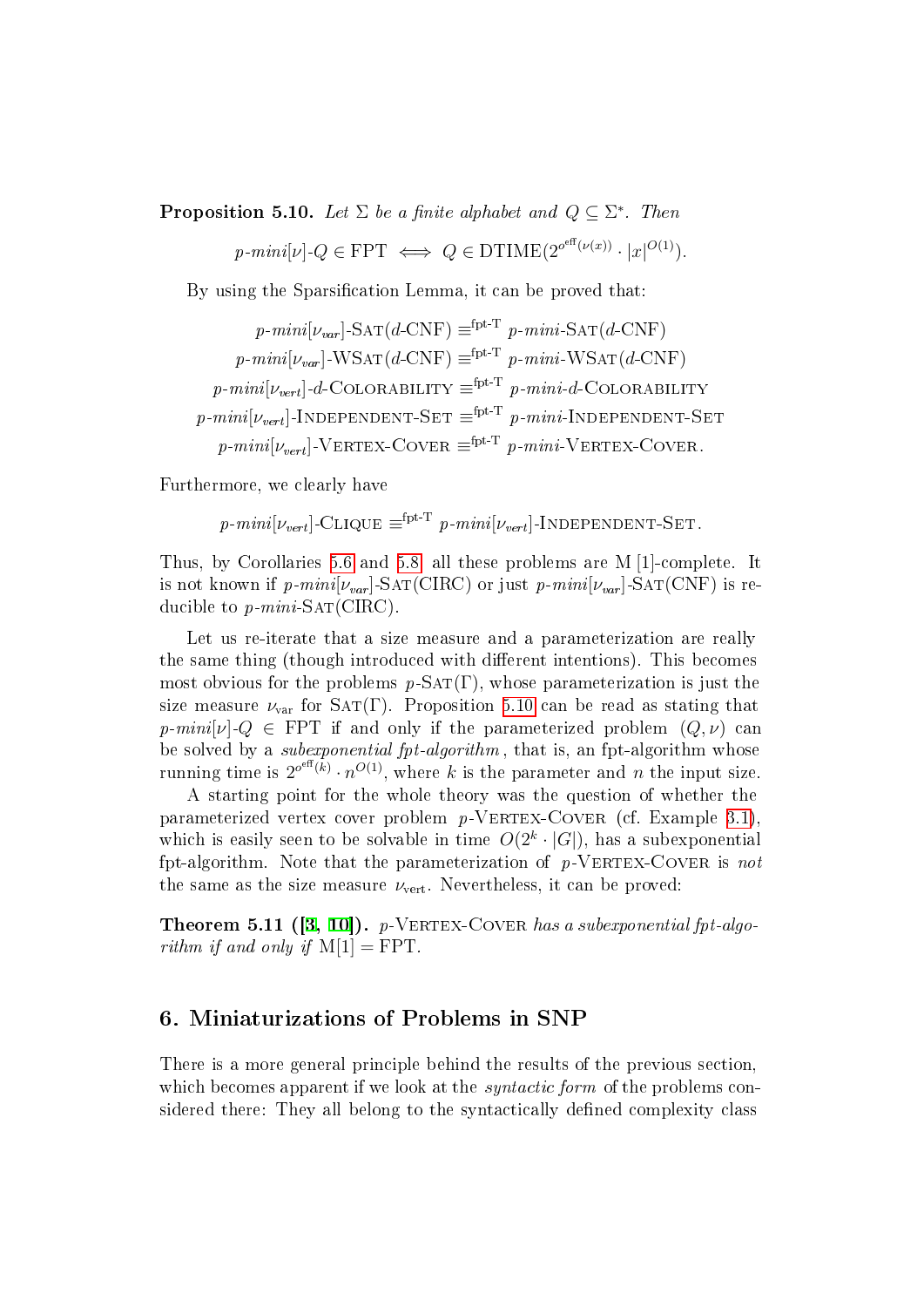SNP [\[23\]](#page-30-5). In this section, we shall prove that essentially, the miniaturizations of all problems in SNP are in  $M[1]$ . Some care needs to be taken with regards to the size measure.

Let us first recall the definition of the class SNP. Instances of problems in SNP are relational structures such as graphs. Propositional formulas or circuits can also be encoded by relational structures. A problem is in SNP if it is *definable* by a formula  $\varphi$  of second-order logic of the form

<span id="page-23-0"></span>
$$
\exists X_1 \dots \exists X_k \,\forall y_1 \dots \forall y_\ell \,\psi(X_1, \dots, X_k, y_1, \dots, y_\ell).
$$
 (6.1)

Here  $X_1, \ldots, X_k$  are *relation variables*, each with a prescribed arity, which range over relations over the universe of the input structure.  $y_1, \ldots, y_\ell$ are individual variables, which range over elements of the input structure.  $\psi(X_1, \ldots, X_k, y_1, \ldots, y_\ell)$  is a quantifier free formula, that is, a Boolean combination of atomic formulas of the form  $Rz_1 \ldots z_r$  or  $z_1 = z_2$ , where  $z_1, \ldots, z_r \in$  $\{y_1, \ldots, y_\ell\}$  and R is either one of the relation variables  $X_1, \ldots, X_k$  or a relation symbol representing one of the relations of the structure (such as the edge relation of a graph).  $Rz_1 \ldots z_r$  is true in a structure under some interpretation of the variables if the tuple  $(a_1, \ldots, a_r)$  of elements interpreting the individual variables  $(z_1, \ldots, z_r)$  is contained in the relation interpreting  $R$ . Then the meaning of the whole formula is defined inductively using the usual rules for Boolean connectives and quantifiers.

For a structure A we write  $A \models \varphi$  if  $\varphi$  holds in A. We can associate the following problem with  $\varphi$ :

$$
\begin{array}{|l|}\nD_{\varphi} & \text{Instance:} & \text{Structure } A. \\
\hline\n\text{Problem:} & \text{Decide if } A \models \varphi.\n\end{array}
$$

Slightly abusing notation, we use SNP to denote both the class of formulas of the form ([6.1\)](#page-23-0) and the class of all problems  $D_{\varphi}$ , where  $\varphi$  is a formula of the form  $(6.1)$  $(6.1)$ .

<span id="page-23-1"></span>**Example 6.1.** Let  $d \ge 1$ . The following SNP-formula  $\chi$  states that a graph is d-colorable:

$$
\underbrace{\exists X_1 \dots \exists X_d}_{\text{elements of color } i} \forall x \forall y \Big( \underbrace{\bigvee_{i=1}^d X_i x \wedge \bigwedge_{1 \leq i < j \leq d} \neg (X_i x \wedge X_j x)}_{\text{``Each element has exactly one color."}} + \bigwedge_{1 \leq i \leq d} \underbrace{(Exy \rightarrow \neg (X_i x \wedge X_i y))}_{\text{1} \leq i \leq d} \Big).
$$

"Adjacent elements do not have the same color."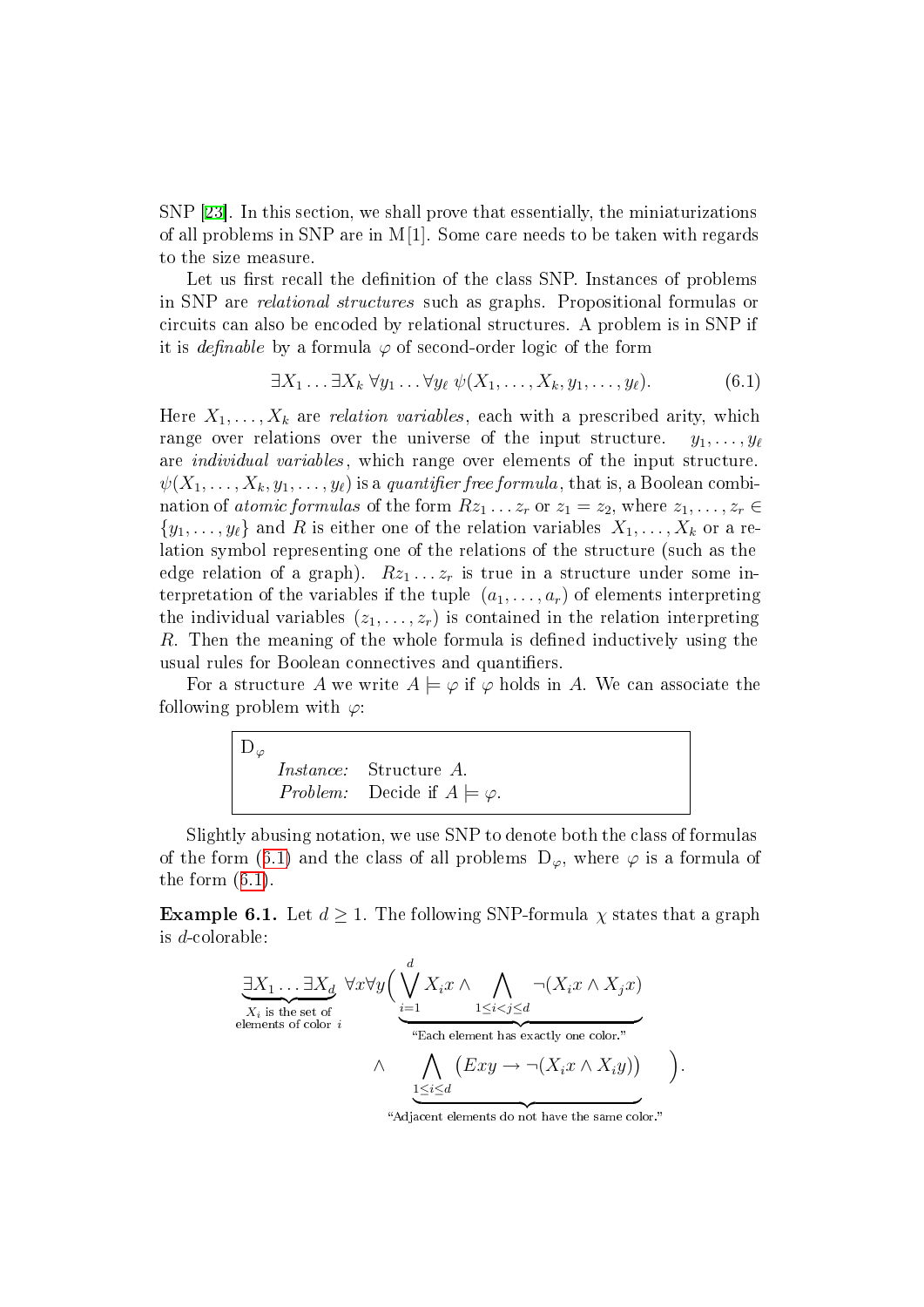Thus  $D_{\chi} = d$ -COLORABILITY and hence  $d$ -COLORABILITY  $\in$  SNP.

An SNP-formula as in ([6.1\)](#page-23-0) is *monadic* if the relation variables  $X_1, \ldots, X_k$ are all unary, that is, range over subsets of the structure. MSNP denotes the class of all monadic SNP-formulas and at the same time the class of all problems defined by such formulas. For example, the formula in Example [6.1](#page-23-1) is monadic, and thus d-COLORABILITY  $\in$  MSNP for all  $d \geq 1$ . It is also not hard to see that  $SAT(d-CNF) \in MSNP$  for all  $d \geq 1$ .

We generalize the size measures  $\nu_{\text{vert}}$  and  $\nu_{\text{var}}$  to arbitrary input structures by letting

$$
\nu_{\text{elt}}(x) = \begin{cases} n & \text{if } x \text{ is the encoding of a structure } A \text{ with } n \text{ elements,} \\ |x| & \text{otherwise,} \end{cases}
$$

Then on graphs,  $\nu_{\text{elt}} = \nu_{\text{vert}}$ , and on d-CNF-formulas (if represented by structures in a standard way),  $\nu_{\text{elt}} = \nu_{\text{var}}$ .

<span id="page-24-1"></span>**Proposition 6.2.** For every problem  $Q \in \text{MSNP}$ , the miniaturized problem  $p\text{-}min[\nu_{\text{elt}}]$  -Q is contained in the closure of M[1] under fpt Turing reductions.

It shown in [[6\]](#page-28-4) that for every problem  $Q \in MSNP$  the miniaturized problem  $p\text{-}mini[\nu_{\text{elt}}]$ -Q is contained in W[1].

Problems such as INDEPENDENT-SET or VERTEX-COVER, at least if represented naturally, are not in SNP simply because the problem instances are not just structures (graphs), but pairs consisting of graphs and natural numbers. For such problems, we define a variant of SNP: Instead of formulas  $(6.1)$  $(6.1)$  we consider formulas  $\varphi(X_0)$  of the form

<span id="page-24-0"></span>
$$
\exists X_1 \ldots \exists X_k \ \forall y_1 \ldots \forall y_\ell \ \psi(X_0, X_1, \ldots, X_k, y_1, \ldots, y_\ell), \tag{6.2}
$$

which have one additional relation variable occurring freely. Say,  $X_0$  is s-ary. For a structure A and an s-ary relation S on A we write  $A \models \varphi(S)$  if  $\varphi$  holds in A if  $X_0$  is interpreted by S. We can associate the following problem with  $\varphi(X_0)$ :

> $WD_{\varphi}$ *Instance:* A structure A and  $k \in \mathbb{N}$ . Problem: Decide if there is an s-ary relation S on A of size  $|S| = k$  such that  $A \models \varphi(S)$ .

We use W-SNP to denote the class of all problems  $WD_{\varphi}$ , where  $\varphi$  is an SNP-formula of the form ([6.2\)](#page-24-0), and W-MSNP to denote the subclass of all problems  $WD_{\varphi}$ , where  $\varphi$  is an MSNP-formula.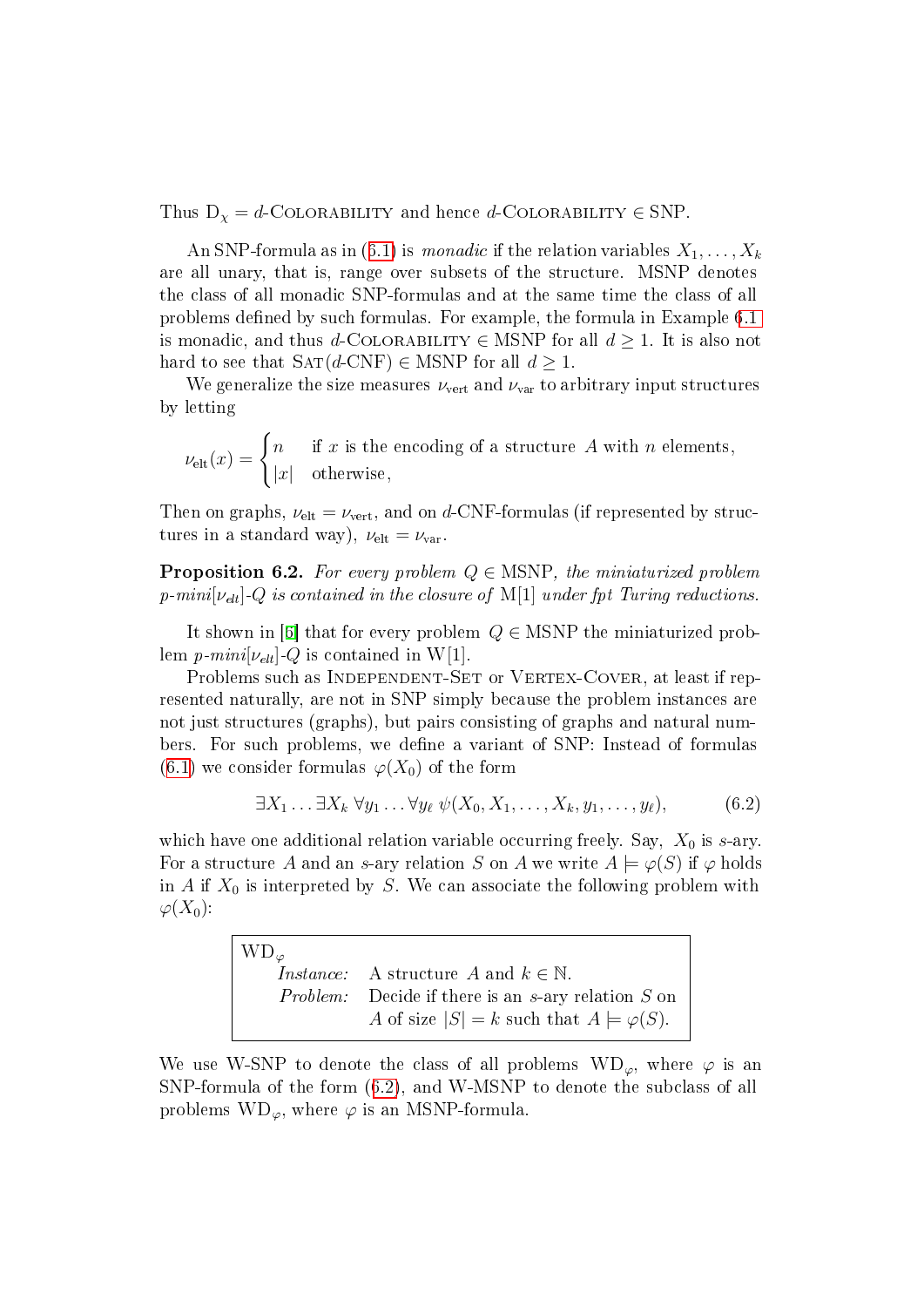**Example 6.3.** The following formula witnesses that INDEPENDENT-SET  $\in$ W-MSNP:

$$
\forall y_1 \forall y_2 \Big( \big( X_0 y_1 \wedge X_0 y_2 \big) \rightarrow \neg Ey_1 y_2 \Big),
$$

where the binary relation symbol  $E$  represents the edge relation of the input graph.

Similarly, it can be shown that VERTEX-COVER, CLIQUE, and  $WSAT(d-CNF)$ for  $d \geq 1$  are in W-MSNP.

<span id="page-25-1"></span>**Proposition 6.4.** For every problem  $Q \in W$ -MSNP, the miniaturized problem p-mini $[\nu_{\text{elt}}]$ -Q is contained in the closure of M[1] under fpt Turing reductions.

Propositions [6.2](#page-24-1) and [6.4](#page-25-1) can be generalized to arbitrary (not necessarily monadic) SNP-formulas, but only under an unnatural size measure. For  $r \geq 1$ , let

 $\nu_{\rm e}^r$  $e_{\text{elt}}^r(x) = \begin{cases} n^r & \text{if } x \text{ is the encoding of a structure } A \text{ with } n \text{ elements,} \\ \text{let } \text{ otherwise.} \end{cases}$  $|x|$  otherwise,

Call a formula of the form  $(6.1)$  $(6.1)$  or  $(6.2)$  $(6.2)$  r-ary if the maximum arity of the relations  $(X_0), X_1, \ldots, X_k$  is r. Observe that monadic formulas are 1-ary. Propositions [6.2](#page-24-1) and [6.4](#page-25-1) generalize to r-ary formulas for every  $r \geq 1$ , but only under the size measure  $\nu_{\text{elt}}^r$ .

For a thorough discussion of miniaturized problems (in particular syntactically defined problems such as those in SNP and W-SNP) under various size measures we refer the reader to [[6\]](#page-28-4).

# <span id="page-25-0"></span>7. The Exponential Time Hypothesis

We are now ready to apply the results of the previous sections in a more conventional setting.

In this section, we assume that d-CNF-formulas contain no repeated clauses and are thus of size  $m = O(n^d)$  (for fixed d).<sup>[3](#page-25-2)</sup> In particular, for every computable function  $f(n) \in \Omega(\log n)$ , this implies that

$$
SAT(d-CNF) \in DTIME(2^{O(f(n))}) \Longleftrightarrow SAT(d-CNF) \in DTIME(2^{O(f(n))} \cdot m^{O(1)}).
$$

<span id="page-25-2"></span><sup>3</sup>Some care needs to be taken with this assumption because the proofs of some of the earlier results involve padding arguments that are no longer available if we make the assumption. The reader may be assured that we take care here.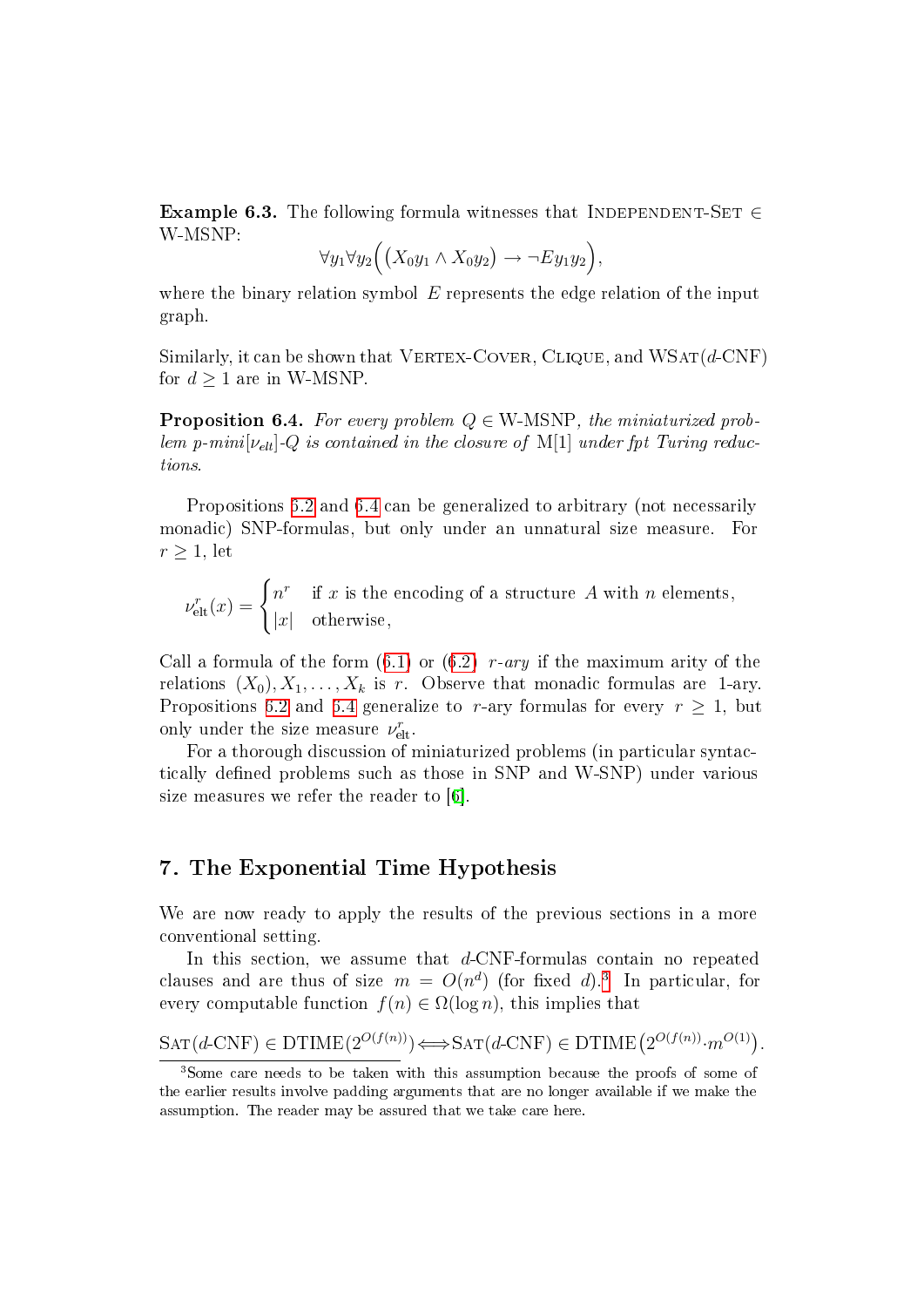We are concerned here with the "effective" version of the exponential time hypothesis:

$$
SAT(3-CNF) \notin DTIME(2^{o^{eff}(n)})
$$
 (ETH)

Recall that by Proposition [5.1](#page-17-1) and Corollary [5.6](#page-20-0) we have

$$
(ETH) \iff M[1] \neq FPT.
$$

We say that a problem  $Q \subseteq \Sigma^*$  is subexponential with respect to a size *measure*  $\nu : \Sigma^* \to \mathbb{N}$  if there is an algorithm deciding  $x \in Q$  in time

$$
2^{o^{eff}(\nu(x))} \cdot |x|^{O(1)}
$$
.

The negation of  $(ETH)$  will be denoted by  $\neg (ETH)$ . The results of the previous two sections yield the following two corollaries:

<span id="page-26-1"></span>**Corollary 7.1 ([[19\]](#page-29-5)).**  $\neg$ (*ETH*) is equivalent to either of the following problems being subexponential:

- (1) SAT(d-CNF) for  $d \geq 3$  with respect to the standard size measure and  $\nu_{\rm var}$ .
- (2) WSAT(d-CNF) for  $d > 2$  with respect to the standard size measure and  $\nu_{\rm var}$ .
- (3)  $SAT(CIRC)$  and  $WSAT(CIRC)$  with respect to the standard size measure.
- (4) d-COLORABILITY for  $d > 3$  with respect to the standard size measure and  $\nu_{\text{vert}}$ .
- (5) INDEPENDENT-SET with respect to the standard size measure and  $\nu_{\text{vert}}$ .
- (6) CLIQUE with respect to  $\nu_{\text{vert}}$ .
- (7) VERTEX-COVER with respect to the standard size measure and  $\nu_{\text{vert}}$ .

It can further be proved that INDEPENDENT-SET restricted to graphs of degree at most 3 is equivalent to INDEPENDENT-SET on arbitrary graphs with respect to subexponential solvability [[21\]](#page-29-13).

<span id="page-26-0"></span>Corollary 7.2 ([[19\]](#page-29-5)).  $\neg(ETH)$  implies that all problems in MSNP and W-MSNP are subexponential with respect to  $\nu_{\text{elt}}$ .

As Propositions [6.2](#page-24-1) and [6.4,](#page-25-1) Corollary [7.2](#page-26-0) can be generalized from monadic to arbitrary SNP-problems for the size measures  $\nu_{\text{elt}}^r$ .

The fixed-parameter tractable Turing reductions between the miniatur-ized problems that we gave in Section [5](#page-17-0) can be translated to "subexponential"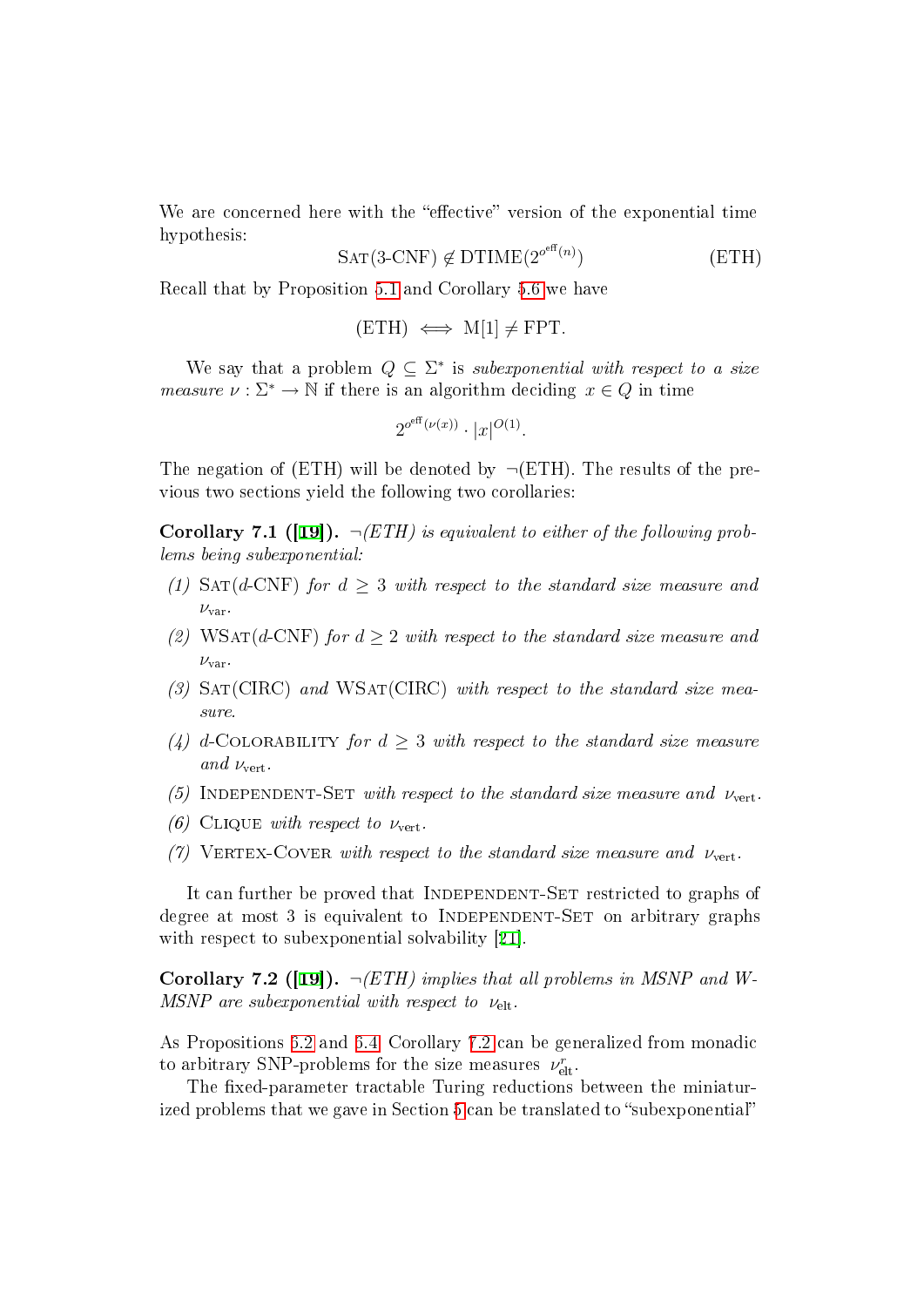reductions between the corresponding classical problems (so-called SERFreductions as defined in  $[19]$ , and it follows that the problems mentioned in Corollary [7.1](#page-26-1) are complete for MSNP or W-MSNP, respectively, under such reductions.

In view of the previous section, there is a natural generalization of (ETH) to  $t \geq 1$ :

$$
\exists d \ge 1 : \, \text{SAT}(\Gamma_{t,d}) \notin \text{DTIME}(2^{o^{eff}(n)} \cdot m^{O(1)}) \tag{ETH}_t
$$

Then  $(ETH) = (ETH<sub>1</sub>)$ . By Corollary [4.3,](#page-13-2) for all  $t \ge 1$  we have

$$
(\mathrm{ETH}_t) \iff M[t] = \mathrm{FPT}.
$$

Not much is known about  $(ETH<sub>t</sub>)$  for  $t \geq 2$ . As a matter of fact, it is not even known if

<span id="page-27-0"></span>
$$
SAT(CNF) \in DTIME(2^{\varepsilon \cdot n} \cdot m^{O(1)})
$$
\n(7.1)

for some constant  $\varepsilon < 1$ . Suppose that (ETH) holds. Then for every  $d \geq 3$ there exists a positive constant

$$
\varepsilon_d = \inf \left\{ \varepsilon > 0 \mid \text{SAT}(d\text{-CNF}) \in \text{DTIME}(2^{\varepsilon \cdot n} \cdot m^{O(1)}) \right\}.
$$

It is known that  $\varepsilon_d < 1$  for all  $d \geq 3$  and that the sequence is  $(\varepsilon_d)_{d \geq 3}$  is non-decreasing and not ultimately constant [[18\]](#page-29-6). The latter is a fairly deep result; its proof combines the Sparsification Lemma [[19\]](#page-29-5) with techniques for the  $SAT(d-CNF)$ -algorithm due to Paturi, Pudlak, Saks, and Zane [[24\]](#page-30-1).

It is an open problem if  $\lim_{d\to\infty} \varepsilon_d = 1$ . Of course, if  $\lim_{d\to\infty} \varepsilon_d = 1$  then there is no constant  $\varepsilon < 1$  satisfying ([7.1\)](#page-27-0). It is not known if the converse of this statement also holds.

## 8. Open Problems

First of all, it would be very nice to prove that the W-hierarchy and the M-hierarchy coincide on each level. In particular, if  $M[1] = W[1]$  then the exponential time hypothesis would be equivalent to FPT  $\neq$  W[1], which we may interpret as new evidence for the exponential time hypothesis. While the question of whether  $M[1] = W[1]$  has received a lot of attention in the parameterized complexity community, the question of whether  $M[t] = W[t]$ for  $t \geq 2$  has not been looked at very intensely (and may in fact be easier, as the classes get more robust on higher levels). It is also conceivable that  $M[t+1] = W[t]$  for  $t \geq 1$ .

A second interesting question is whether the M [1]-completeness of the problem  $p\text{-}log\text{-}SAT(\Gamma_{1,3})$  (which may be viewed as a normal form result for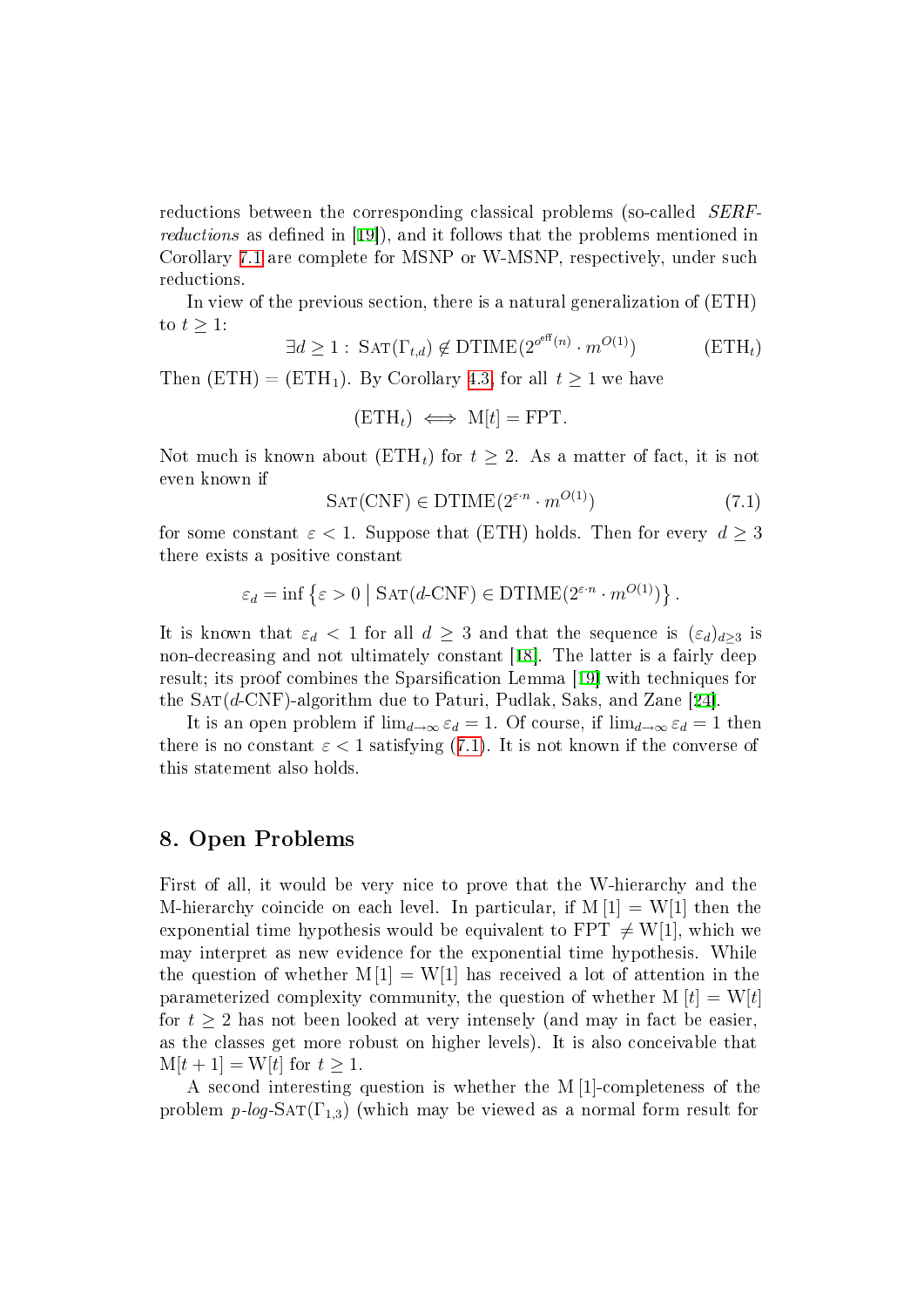M[1]) has analogues for higher levels of the hierarchy. The result one would hope for is that  $p\text{-}log-SAT(\Gamma_{t,1})$  is M[t]-complete for  $t \geq 2$ . Essentially the same question is whether  $(ETH<sub>t</sub>)$  is equivalent to the statement

$$
SAT(\Gamma_{t,1}) \notin DTIME(2^{o^{eff}(n)} \cdot m^{O(1)})
$$

Proving such a result would probably require some form of a Sparsification Lemma for the higher levels, an interesting problem in itself. Of course one could also try to eliminate the use of the Sparsification Lemma from the proof of the M[1]-completeness of  $p\text{-}log\text{-}SAT(\Gamma_{1,3})$  and possibly even prove completeness under fpt many-one reductions (instead of Turing reductions).

And finally, it is a notorious open question in parameterized complexity theory if a collapse such as  $W[t] = FPT$  on some level t of the W-hierarchy has any implications for the higher levels (ideally, implies  $W[t'] = FPT$  for all  $t'$ ). In view of the entanglement of the W-hierarchy and the M-hierarchy, one possible approach to this question would be to prove a corresponding result for the M-hierarchy. An equivalent formulation of the question for the M-hierarchy is whether  $\neg(\text{ETH}_t)$  implies  $\neg(\text{ETH}_{t'})$  for  $t' > t$ .

#### References

- <span id="page-28-0"></span>[1] K.A. Abrahamson, R.G. Downey, and M.R. Fellows. Fixed-parameter tractability and completeness IV: On completeness for W[P] and PSPACE analogs. Annals of Pure and Applied Logic, 73:235-276, 1995.
- <span id="page-28-5"></span>[2] L. Cai, J. Chen, R.G. Downey, and M.R. Fellows. On the structure of parameterized problems in NP. Information and Computation, 123:38-49, 1995.
- <span id="page-28-1"></span>[3] L. Cai and D. Juedes. On the existence of subexponential parameterized algorithms. Journal of Computer and System Sciences,  $67(4)$ :789-807, 2003.
- <span id="page-28-2"></span>[4] J. Chen, B. Chor, M. Fellows, X. Huang, D. Juedes, I. Kanj, and G. Xia. Tight lower bounds for certain parameterized NP-hard problems. In *Proceedings of* the 19th IEEE Conference on Computational Complexity, pages  $150-160$ , 2004.
- <span id="page-28-3"></span>[5] J. Chen, X. Huang, I. Kanj, and G. Xia. Linear fpt reductions and computational lower bounds. In Proceedings of the 36th ACM Symposium on Theory of Computing, pages  $212-221$ ,  $2004$ .
- <span id="page-28-4"></span>[6] Y. Chen and J. Flum. On miniaturized problems in parameterized complexity theory. In Proceedings of the 1st International Workshop on Parameterized and Exact Computation, 2004.
- <span id="page-28-6"></span>[7] Y. Chen, J. Flum, and M. Grohe. Bounded nondeterminism and alternation in parameterized complexity theory. In Proceedings of the 18th IEEE Conference on Computational Complexity, pages 13-29, 2003.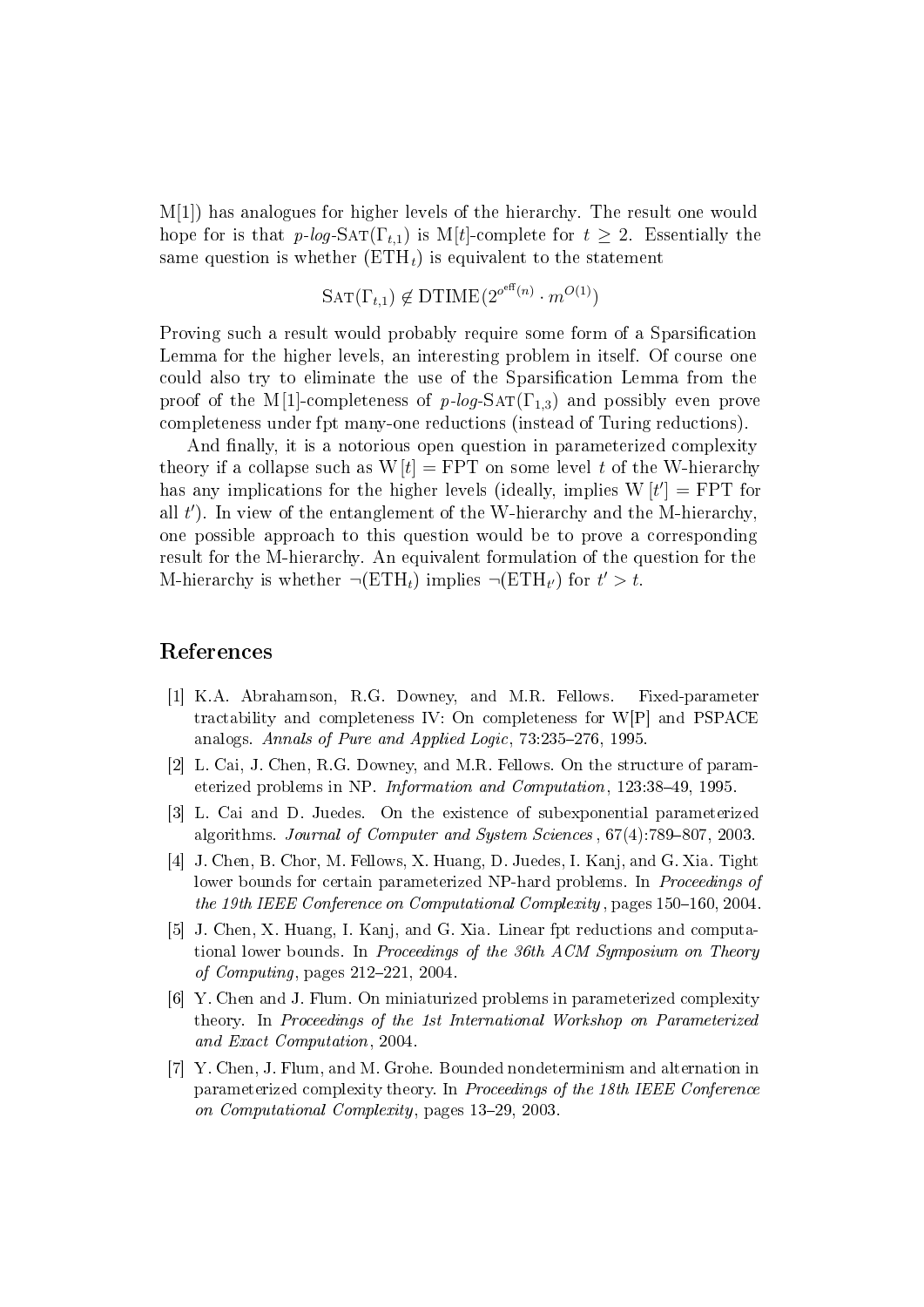- <span id="page-29-2"></span>[8] E. Dantsin, A. Goerdt, E. A. Hirsch, R. Kannan, J. M. Kleinberg, Ch. H. Papadimitriou, P. Raghavan, and U. Schöning. A deterministic  $(2-2/(k+1))^n$ algorithm for k-SAT based on local search. Theoretical Computer Science.  $289(1):69-83, 2002.$
- <span id="page-29-8"></span>[9] R. Downey. Parameterized complexity for the skeptic. In Proceedings of the 18th IEEE Conference on Computational Complexity , 2003.
- <span id="page-29-7"></span>[10] R. Downey, V. Estivill-Castro, M. Fellows, E. Prieto-Rodriguez, and F. Rosamond. Cutting up is hard to do: the parameterized complexity of  $k$ -cut and related problems. In J. Harland, editor, *Proceedings of the Australian Theory* Symposium, volume 78 of Electronic Notes in Theoretical Computer Science . Elsevier Science Publishers, 2003.
- <span id="page-29-10"></span>[11] R.G. Downey and M.R. Fellows. Fixed-parameter tractability and completeness I: Basic results. SIAM Journal on Computing, 24:873-921, 1995.
- <span id="page-29-9"></span>[12] R.G. Downey and M.R. Fellows. Fixed-parameter tractability and completeness II: On completeness for  $W[1]$ . Theoretical Computer Science, 141:109-131, 1995.
- <span id="page-29-0"></span>[13] R.G. Downey and M.R. Fellows. Parameterized Complexity. Springer-Verlag, 1999.
- <span id="page-29-4"></span>[14] U. Feige and J. Kilian. On limited versus polynomial nondeterminism. Chicago Journal of Theoretical Computer Science , 1997. Available at http://cjtcs.cs.uchicago.edu/.
- <span id="page-29-12"></span>[15] J. Flum, M. Grohe, and M. Weyer. Bounded fixed-parameter tractability and  $\log^2 n$  nondeterministic bits. In Proceedings of the 31st International Colloquium on Automata, Languages and Programming , volume 3142 of Lecture Notes in Computer Science, pages 555–567. Springer-Verlag, 2004.
- <span id="page-29-11"></span>[16] J. Goldsmith, M. Levy, and M. Mundhenk. Limited nondeterminism. SIGACT News, 1996.
- <span id="page-29-1"></span>[17] J. Hromkovič. Algorithmics for Hard Problems. Springer-Verlag, 2nd edition, 2003.
- <span id="page-29-6"></span>[18] R. Impagliazzo and R. Paturi. On the complexity of k-SAT. Journal of  $Computer and System Sciences, 62:367-375, 2001.$
- <span id="page-29-5"></span>[19] R. Impagliazzo, R. Paturi, and F. Zane. Which problems have strongly exponential complexity? Journal of Computer and System Sciences, 63(4):512-530. 2001.
- <span id="page-29-3"></span>[20] K. Iwama and S. Tamaki. Improved upper bounds for 3-sat. In Proceedings of the Fifteenth Annual ACM-SIAM Symposium on Discrete Algorithms , page 328, 2004.
- <span id="page-29-13"></span>[21] D.S. Johnson and M. Szegedy. What are the least tractable instances of max independent set? In Proceedings of the 10th annual ACM-SIAM Symposium on Discrete Algorithms, pages 927–928, 1999.